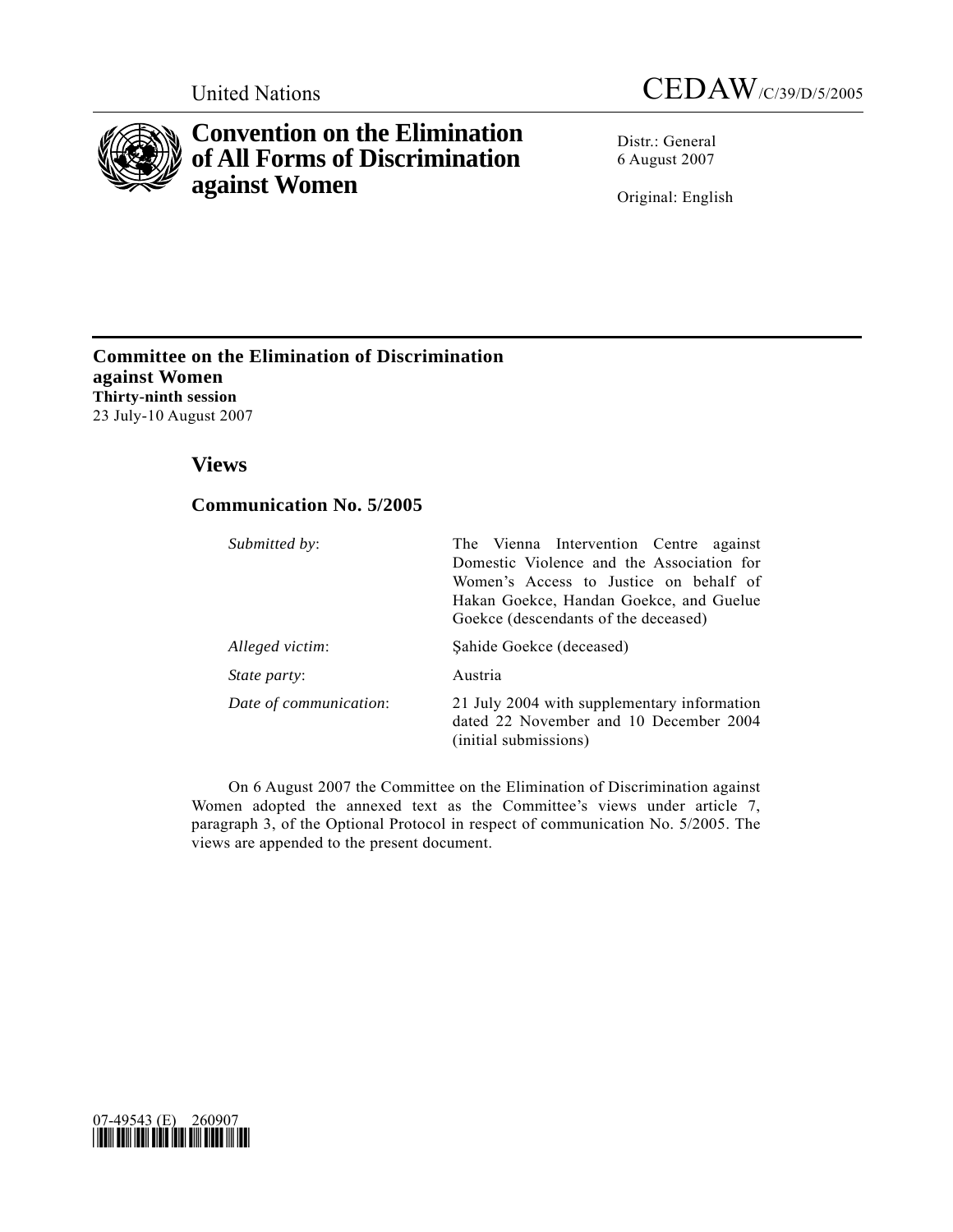### **Annex**

## **Views of the Committee on the Elimination of Discrimination against Women under article 7, paragraph 3, of the Optional Protocol to the Convention on the Elimination of All Forms of Discrimination against Women (thirty-ninth session)**

### **Communication No. 5/2005**\*

| Submitted by:          | The Vienna Intervention Centre against<br>Domestic Violence and the Association for<br>Women's Access to Justice on behalf of<br>Hakan Goekce, Handan Goekce, and Guelue<br>Goekce (descendants of the deceased) |
|------------------------|------------------------------------------------------------------------------------------------------------------------------------------------------------------------------------------------------------------|
| Alleged victim:        | Sahide Goekce (deceased)                                                                                                                                                                                         |
| <i>State party:</i>    | Austria                                                                                                                                                                                                          |
| Date of communication: | 21 July 2004 with supplementary information<br>dated 22 November and 10 December 2004<br>(initial submissions)                                                                                                   |

*The Committee on the Elimination of Discrimination against Women*, established under article 17 of the Convention on the Elimination of All Forms of Discrimination against Women,

*Meeting* on 6 August 2007,

*Having concluded* its consideration of communication No. 5/2005, submitted to the Committee on the Elimination of Discrimination against Women by the Vienna Intervention Centre against Domestic Violence and the Association for Women's Access to Justice on behalf of Hakan Goekce, Handan Goekce and Guelue Goekce, descendants of Şahide Goekce (deceased) under the Optional Protocol to the Convention on the Elimination of All Forms of Discrimination against Women,

*Having taken into account* all written information made available to it by the authors of the communication and the State party,

*Adopts the following*:

 <sup>\*</sup> The following members of the Committee participated in the examination of the present communication: Ms. Ferdous Ara Begum, Ms. Magalys Arocha Dominguez, Ms. Meriem Belmihoub-Zerdani, Ms. Saisuree Chutikul, Ms. Mary Shanthi Dairiam, Mr. Cees Flinterman, Ms. Naela Mohamed Gabr, Mr. Françoise Gaspard, Ms. Violeta Neubauer, Ms. Pramila Patten, Ms. Silvia Pimentel, Ms. Fumiko Saiga, Ms. Heisoo Shin, Ms. Glenda P. Simms, Ms. Dubravka Šimonović, Ms. Anamah Tan, Ms. Maria Regina Tavares da Silva and Ms. Zou Xiaoqiao.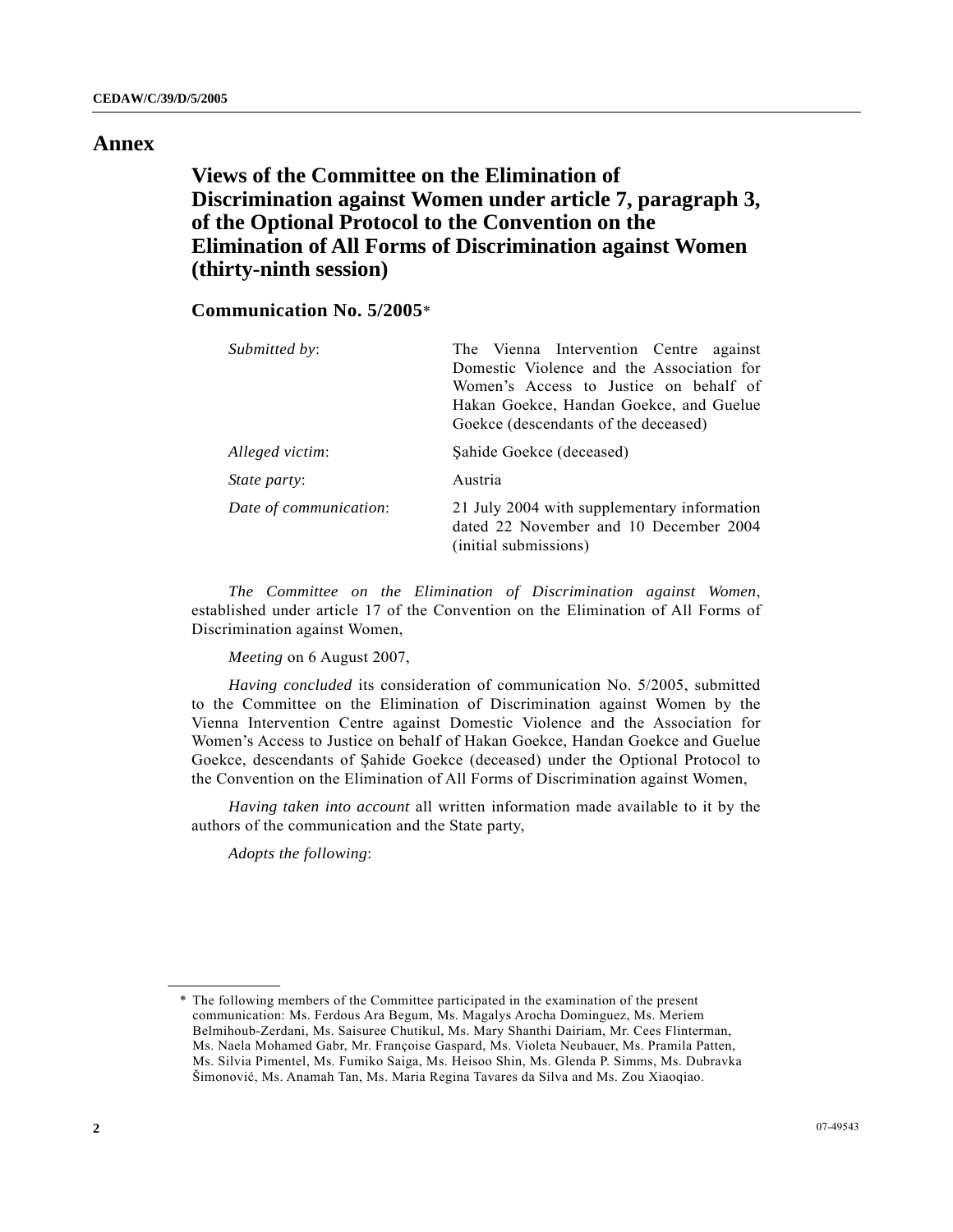## **Views under article 7, paragraph 3, of the Optional Protocol**

1. The authors of the communication dated 21 July 2004 with supplementary information dated 22 November and 10 December 2004, are the Vienna Intervention Centre against Domestic Violence and the Association for Women's Access to Justice, two organizations in Vienna, Austria, that protect and support women victims of gender-based violence. They claim that Şahide Goekce (deceased), an Austrian national of Turkish origin and former client of the Vienna Intervention Centre against Domestic Violence, is a victim of a violation by the State party of articles 1, 2, 3 and 5 of the Convention on the Elimination of All Forms of Discrimination against Women. The Convention and its Optional Protocol entered into force for the State party on 30 April 1982 and 22 December 2000, respectively.

#### **The facts as presented by the authors**

2.1 The first violent attack against Şahide Goekce by her husband, Mustafa Goekce, that the authors are aware of took place on 2 December 1999 at approximately 4 p.m. in the victim's apartment at which time Mustafa Goekce choked Şahide Goekce and threatened to kill her. Şahide Goekce spent the night with a friend of hers and reported the incident to the police with the help of the Youth Welfare Office of the 15th district of Vienna the following day.

2.2 On 3 December 1999, the police issued an expulsion and prohibition to return order against Mustafa Goekce covering the Goekce apartment, pursuant to Section 38a of the Security Police Act (Sicherheitspolizeigesetz).<sup>1</sup> In the documentation supporting the order, the police officer in charge of the case stated that two light red bruises were visible under Şahide Goekce's right ear that, according to her, were from the choking.

2.3 Under section 107, paragraph 4, of the Penal Code (Strafgesetzbuch), a threatened spouse, direct descendant, brother or sister or relative who lives in the same household of the accused must give authorization in order to prosecute the alleged offender for making a criminal dangerous threat. Şahide Goekce did not authorize the Austrian authorities to prosecute Mustafa Goekce for threatening her life. Mustafa Goekce was, therefore, charged only with the offence of causing bodily harm. He was acquitted because Şahide Goekce's injuries were too minor to constitute bodily harm.

2.4 The next violent incidents of which the authors have knowledge occurred on 21 and 22 August 2000. When the police arrived at the Goekce's apartment on 22 August 2000, Mustafa Goekce was grabbing Şahide Goekce by her hair and was pressing her face to the floor. She later told the police that Mustafa Goekce had threatened to kill her the day before if she reported him to the police. The police issued a second expulsion and prohibition to return order against Mustafa Goekce covering the Goekce's apartment and the staircase of the apartment building, which was valid for 10 days. They informed the Public Prosecutor that Mustafa Goekce had committed aggravated coercion (because of the death threat) and asked that he be detained. The request was denied.

<span id="page-2-0"></span>**\_\_\_\_\_\_\_\_\_\_\_\_\_\_\_\_\_\_** 

<sup>&</sup>lt;sup>1</sup> This act has been translated as both the Security Police Act and the maintenance of Law and Order Act.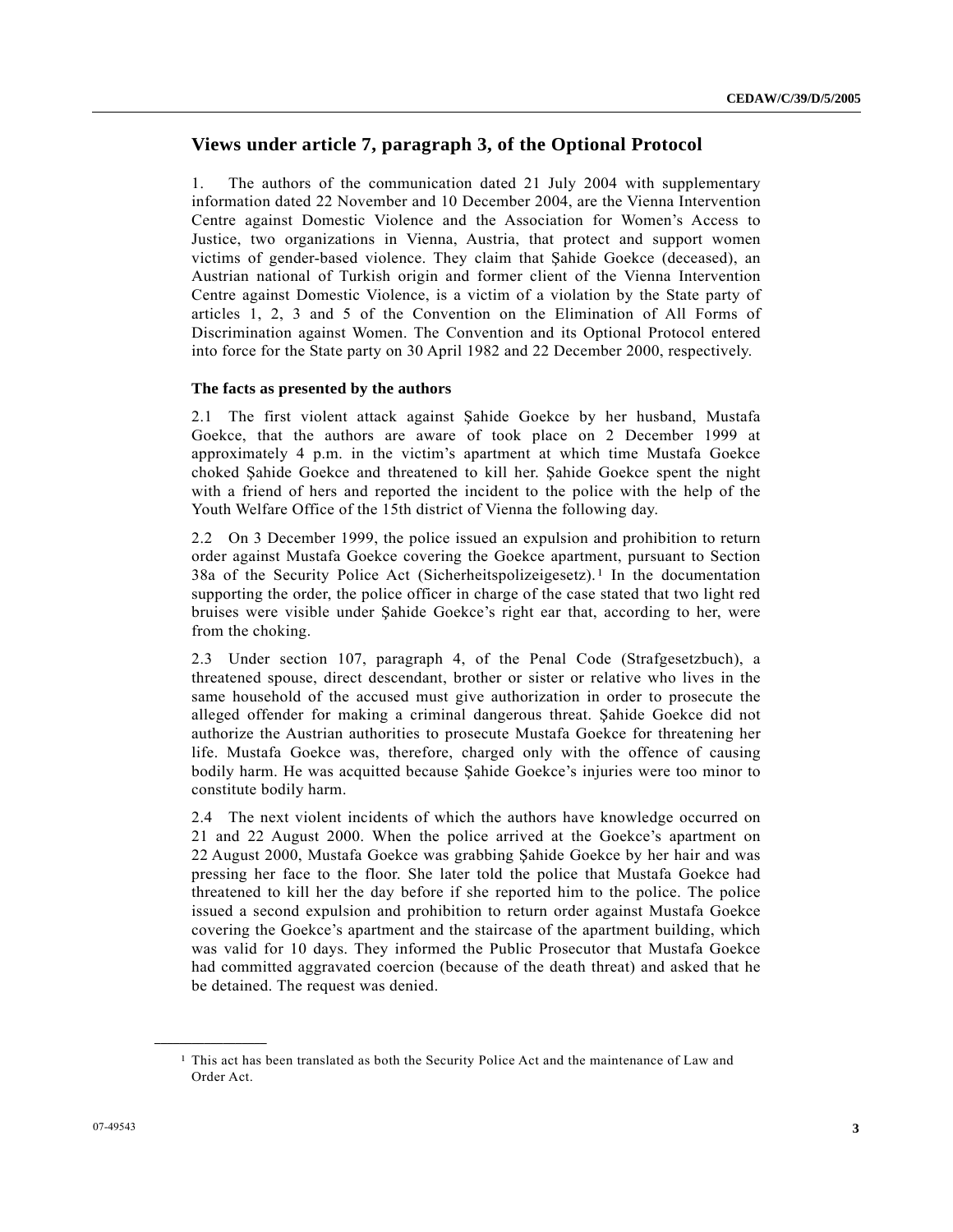2.5 On 17 December 2001, 30 June 2002, 6 July 2002, 25 August 2002 and 16 September 2002 the police were called to the Goekce's apartment because of reports of disturbances and disputes and/or battering.

2.6 The police issued the third expulsion and prohibition to return order against Mustafa Goekce (valid for 10 days) as a result of an incident on 8 October 2002 that Şahide Goekce had called in; she claimed that Mustafa Goekce called her names, tugged her by her clothes through the apartment, hit her in the face, choked her and again threatened to kill her. Her cheek was bruised and she had haematoma on the right side of her neck. Şahide Goekce pressed charges against her husband for causing bodily harm and making a criminal dangerous threat. The police interrogated Mustafa Goekce and again requested that he be detained. Again, the Public Prosecutor denied the request.

2.7 On 23 October 2002, the Vienna District Court of Hernals issued an interim injunction for a period of three months against Mustafa Goekce, which forbade Mustafa Goekce from returning to the family apartment and its immediate environs and from contacting Şahide Goekce or the children. The order was to be effective immediately and entrusted to the police for execution. The children are all minors (two daughters and one son) born between 1989 and 1996.

2.8 On 18 November 2002, the Youth Welfare Office (which had been in constant contact with the Goekce family because of the violent assaults that took place in front of the children) informed the police that Mustafa Goekce had not obeyed the interim injunction and was living in the family apartment. The police did not find him there when they checked.

2.9 The authors indicate that the police knew from other sources that Mustafa Goekce was dangerous and owned a handgun. At the end of November 2002, Remzi Birkent, the father of Şahide Goekce, informed the police that Mustafa Goekce had frequently phoned him and threatened to kill Şahide Goekce or another family member; no police report was filed by the police officer taking the statement of Mr. Birkent. Mustafa Goekce's brother also informed the police about the tension between Şahide Goekce and her husband and that Mustafa Goekce had threatened to kill her several times. His statement was not taken seriously by the police or recorded. The police did not check whether Mustafa Goekce had a handgun even though a weapons prohibition was in effect against him.

2.10 On 5 December 2002, the Vienna Public Prosecutor stopped the prosecution of Mustafa Goekce for causing bodily harm and making a criminal dangerous threat on grounds that there was insufficient reason to prosecute him.

2.11 On 7 December 2002, Mustafa Goekce shot Şahide Goekce with a handgun in their apartment in front of their two daughters. The police report reads that no officer went to the apartment to settle the dispute between Mustafa Goekce and Şahide Goekce prior to the shooting.

2.12 Two-and-a-half hours after the commission of the crime, Mustafa Goekce surrendered to the police. He is reportedly currently serving a sentence of life imprisonment in an institution for mentally disturbed offenders.[2](#page-3-0)

<span id="page-3-0"></span>**\_\_\_\_\_\_\_\_\_\_\_\_\_\_\_\_\_\_** 

<sup>2</sup> He is reportedly of sound mind (compos mentis) vis-à-vis the murder but was diagnosed to be mentally disturbed to a higher degree generally.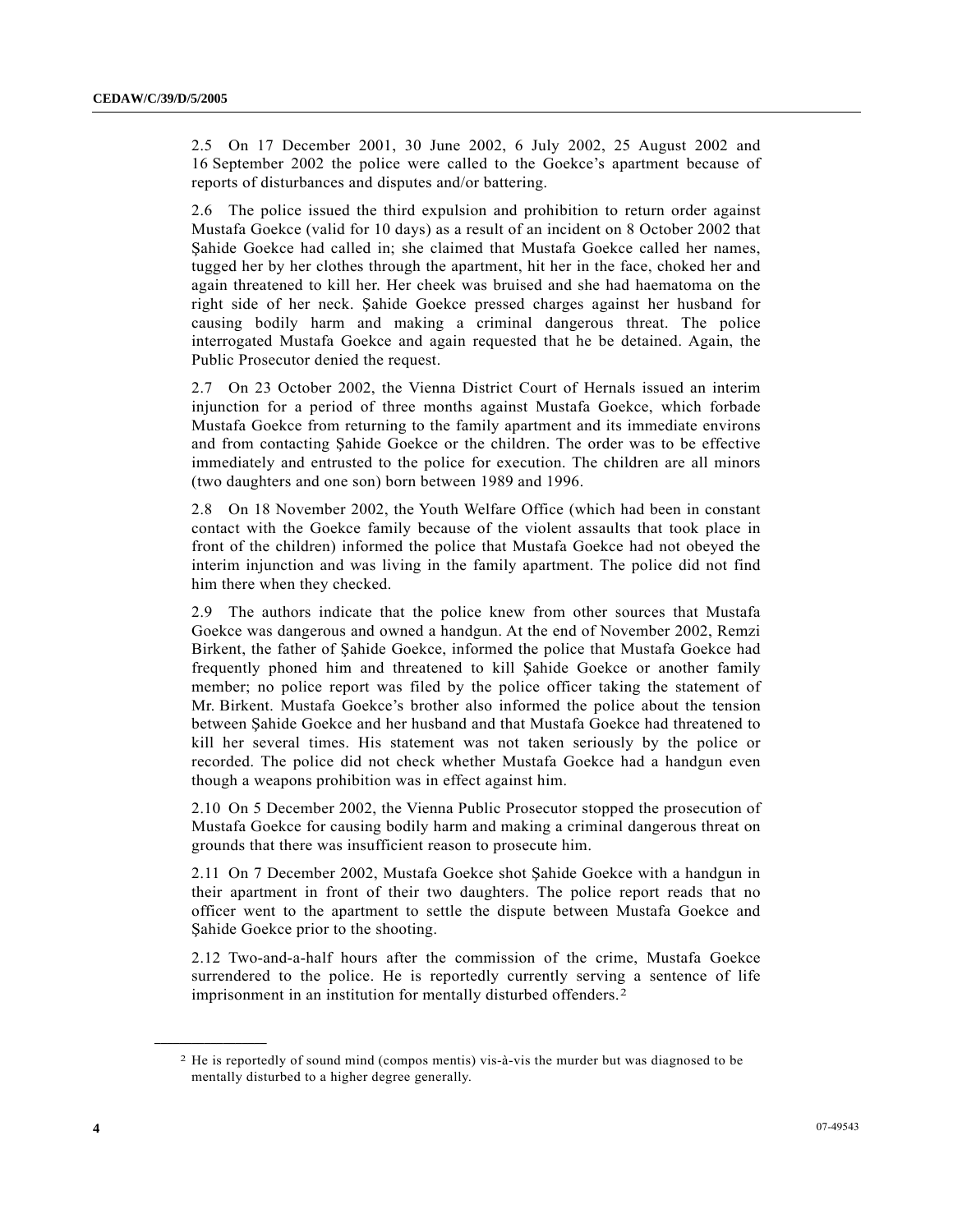#### **The complaint**

3.1 The authors complain that Şahide Goekce is a victim of a violation by the State party of articles 1, 2, 3 and 5 of the Convention on the Elimination of All Forms of Discrimination against Women because the State party did not actively take all appropriate measures to protect Şahide Goekce's right to personal security and life. The State party failed to treat Mustafa Goekce as an extremely violent and dangerous offender in accordance with criminal law. The authors claim that the Federal Act for the Protection against Violence within the Family (Bundesgesetz zum Schutz vor Gewalt in der Familie) does not provide the means to protect women from highly violent persons, especially in cases of repeated, severe violence and death threats. Instead, the authors insist that detention is necessary. The authors also allege that had the communication between the police and Public Prosecutor been better and faster, the Public Prosecutor would have known about the ongoing violence and death threats and may have found that he had sufficient reason to prosecute Mustafa Goekce.

3.2 The authors further contend that the State party also failed to fulfil its obligations stipulated in the general recommendations Nos. 12, 19 and 21 of the Committee on the Elimination of Discrimination against Women, the United Nations Declaration on the Elimination of Violence against Women, the concluding comments of the Committee (June 2000) on the combined third and fourth periodic report and the fifth periodic report of Austria, the United Nations Resolution on Crime Prevention and Criminal Justice Measures to Eliminate Violence against Women, several provisions of the outcome document of the twenty-third special session of the General Assembly, article 3 of the United Nations Universal Declaration of Human Rights, articles 6 and 9 of the International Covenant on Civil and Political Rights, several provisions of other international instruments, and the Austrian Constitution.

3.3 With regard to article 1 of the Convention, the authors contend that women are far more affected than men by the failure of public prosecutors to take domestic violence seriously as a real threat to life and their failure to request detention of alleged offenders as a matter of principle in such cases. Women are also disproportionately affected by the practice of not prosecuting and punishing offenders in domestic violence cases appropriately. Furthermore, women are disproportionately affected by the lack of coordination of law enforcement and judicial personnel, the failure to educate law enforcement and judicial personnel about domestic violence and the failure to collect data and maintain statistics on domestic violence.

3.4 With regard to article 1 together with article 2 (a), (c), (d) and (f) and article 3 of the Convention, the authors maintain that the lack of detention of alleged offenders in domestic violence cases, inadequate prosecution and lack of coordination among law enforcement and judicial officials and the failure to collect data and maintain statistics of incidences of domestic violence resulted in inequality in practice and the denial of Şahide Goekce's enjoyment of her human rights. She was exposed to violent assault, battery, coercion and death threats and when Mustafa Goekce was not detained, she was murdered.

3.5 With regard to articles 1 together with 2 (e) of the Convention, the authors state that the Austrian criminal justice personnel failed to act with due diligence to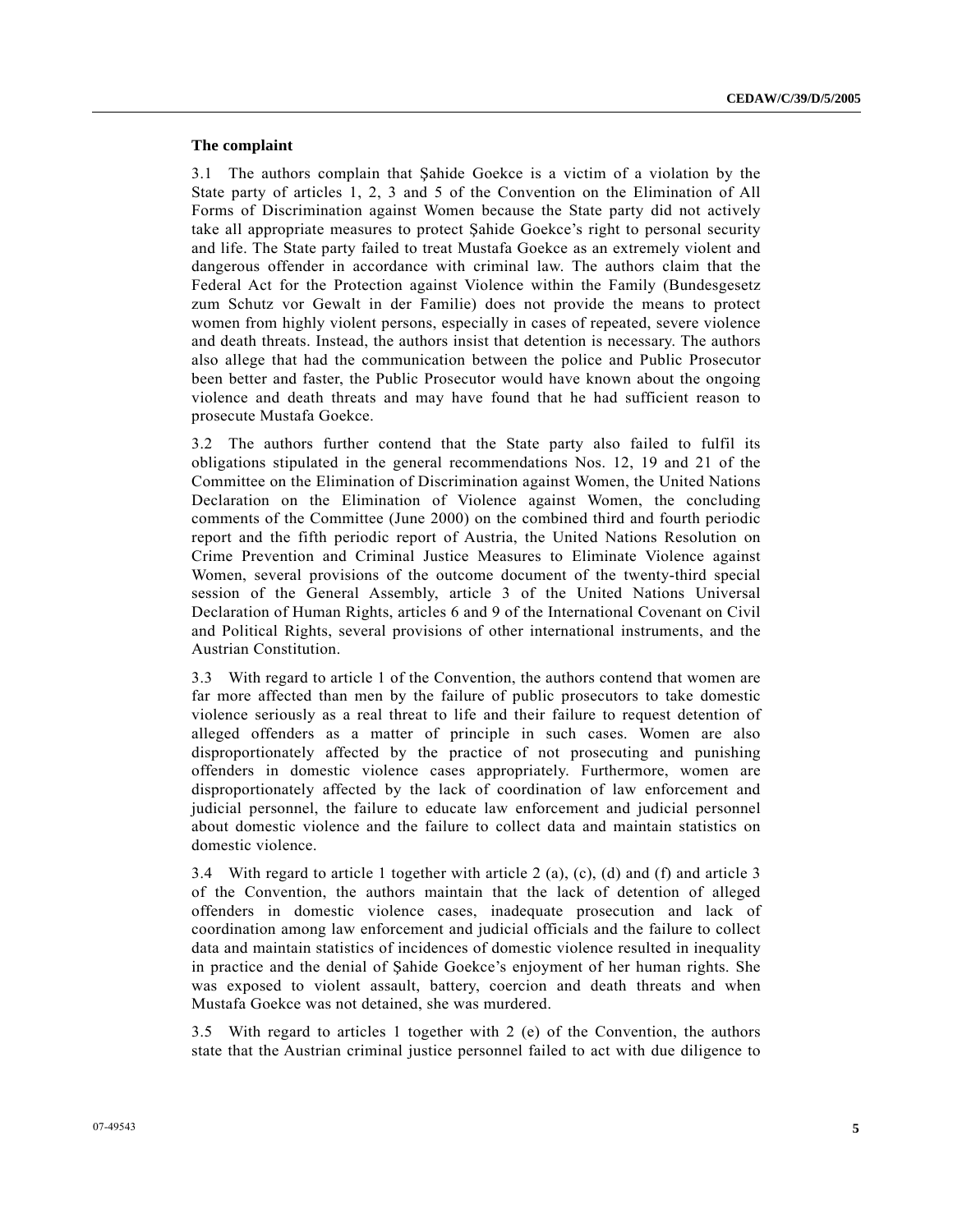investigate and prosecute acts of violence and protect Şahide Goekce's human rights to life and personal security.

3.6 With regard to article 1 together with article 5 of the Convention, the authors claim that the murder of Şahide Goekce is one tragic example of the prevailing lack of seriousness with which violence against women is taken by the public and by the Austrian authorities. The criminal justice system, particularly public prosecutors and judges, consider the issue a social or domestic problem, a minor or petty offence that happens in certain social classes. They do not apply criminal law to such violence because they do not take the danger seriously and view women's fears and concerns with a lack of gravity.

3.7 The authors request the Committee to assess the extent to which there have been violations of the victim's human rights and rights protected under the Convention and the responsibility of the State party for not detaining the dangerous suspect. The authors also request the Committee to recommend that the State party offer effective protection to women victims of violence, particularly migrant women, by clearly instructing public prosecutors and investigating judges about what they ought to do in cases of severe violence against women.

3.8 The authors further request the Committee to recommend to the State party to implement a "pro-arrest and detention" policy in order to effectively provide safety for women victims of domestic violence and a "pro-prosecution" policy that would convey to offenders and the public that society condemns domestic violence and ensure coordination among the various law enforcement authorities.

3.9 The authors also request the Committee to recommend to the State party to ensure that all levels of the criminal justice system (police, public prosecutors, judges) routinely cooperate with organizations that work to protect and support women victims of gender-based violence and to ensure that training programmes and education on domestic violence be compulsory for criminal justice personnel.

3.10 As to the admissibility of the communication, the authors maintain that there are no other domestic remedies that could possibly have been used to protect Şahide Goekce's personal security and to prevent her homicide. Both the expulsion and prohibition to return orders and the interim injunction proved ineffective. All of the deceased's own attempts to obtain protection (calling the Vienna Police several times when Mustafa Goekce assaulted and choked her; three formal complaints to the police; pressing charges against Mustafa Goekce) and the attempts of others (neighbours calling the Vienna Police; the victim's father reporting on the death threats; Mustafa Goekce's brother reporting that Mustafa Goekce had a handgun) were in vain.

3.11 In the submission of 10 December 2004, the authors indicate that no civil action has been brought by the heirs under the Act on Official [State] Liability. The authors contend that such an action would not be an effective remedy against the lack of protection of Şahide Goekce and the failure to prevent her homicide. Suing the State for omissions and negligence would not bring her back and would serve the different purpose of providing the heirs with compensation for sustaining a loss and other damages. The two approaches, compensation on the one hand and protection on the other are opposites. They differ in respect of the beneficiary (the heirs versus the victim), what the intentions are (to compensate for loss versus to save a life) and timing (after death rather than prior to death). If the State party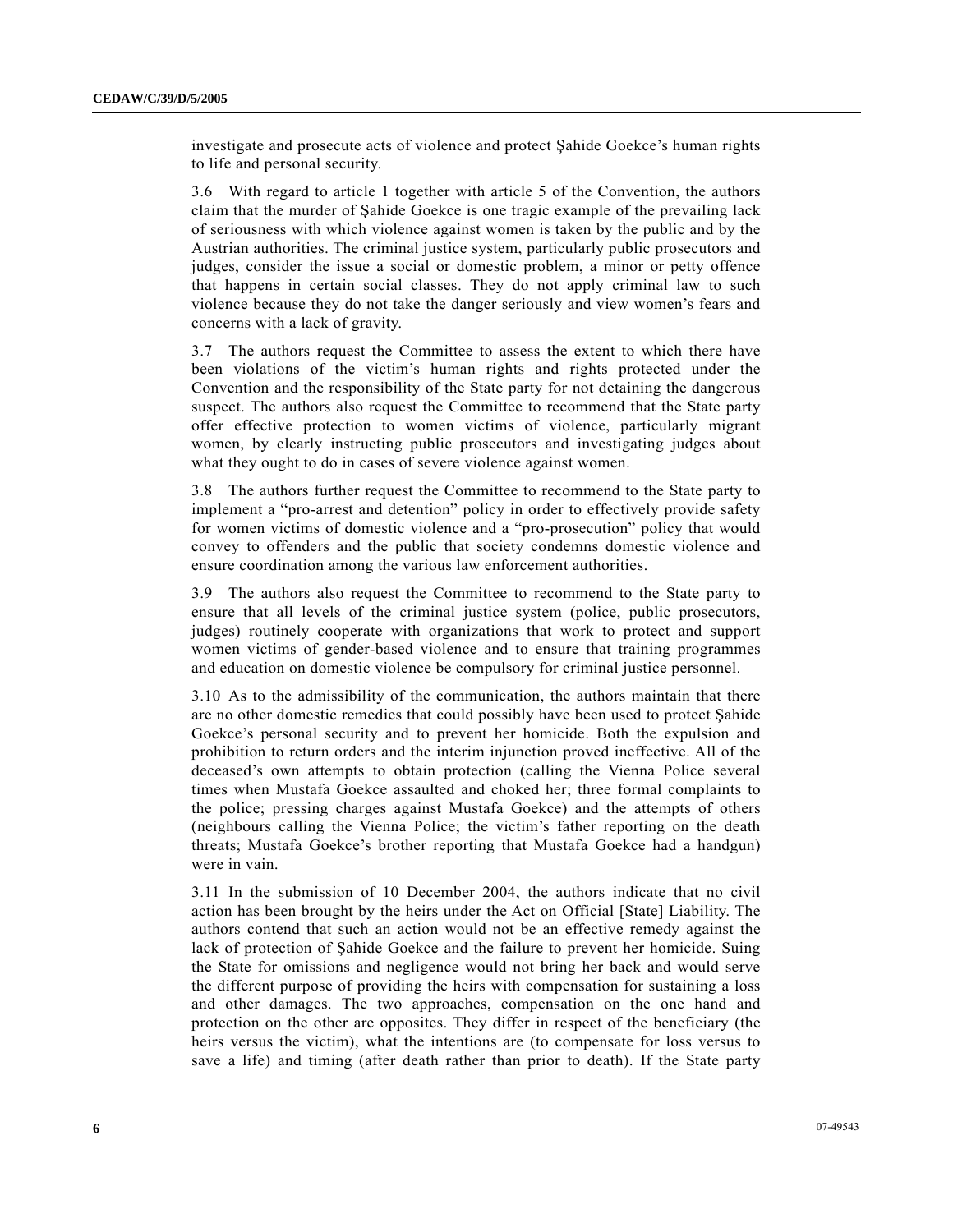protected women effectively, there would be no need to establish State liability. Additionally, compensation suits entail huge costs. The authors state that they have submitted the communication in order to call the State party to account for its omissions and negligence rather than to obtain compensation for the heirs. Finally, suing the State party would be unlikely to bring effective relief in accordance with article 4 of the Optional Protocol.

3.12 The authors also state that they have not submitted the communication to any other body of the United Nations or any regional mechanism of international settlement or investigation.

3.13 On the issue of *locus standi*, the authors maintain that it is justified and appropriate for them to submit the complaint on behalf of Şahide Goekce — who cannot give consent because she is dead. They consider it appropriate to represent her before the Committee because she was a client of theirs and had a personal relationship with them and because they are special protection and support organizations for women victims of domestic violence; one of the two organizations is an intervention centre against domestic violence that was reportedly established pursuant to Section 25, paragraph 3, of the Federal Security Police Act. They are seeking justice for Şahide Goekce and to improve the protection of women in Austria from domestic violence so that her death would not be in vain. This being said, the authors have obtained the written consent of the City of Vienna Office for Youth and Family Affairs, the guardian of Şahide Goekce's three minor children.

#### **The State party's submission on admissibility**

4.1 By its submission of 4 May 2005, the State party describes the sequence of events leading up to the murder of Şahide Goekce. Mustafa Goekce was not prosecuted for making a criminal dangerous threat against Şahide Goekce on 2 December 1999 because she did not authorize the authorities to do so. The authorities proceeded to prosecute him for maliciously inflicting bodily harm. According to the court records, Şahide Goekce did not want to testify against Mustafa Goekce and expressly asked the court not to punish her husband. He was acquitted because of an absence of evidence.

4.2 On 23 August 2000, the police issued an expulsion and prohibition to return order against Mustafa Goekce. They reported by phone to the Public Prosecutor about an incident involving aggravated coercion and making a criminal dangerous threat that had occurred the previous day.

4.3 On 18 September 2000, the Public Prosecutor received a written complaint (Anzeige) regarding the incident of 22 August 2000. When interrogated, Şahide Goekce said that she had suffered an epileptic fit and bouts of depression and denied that Mustafa Goekce had threatened to kill her. As a consequence, the Public Prosecutor discontinued the proceedings against Mustafa Goekce for aggravated coercion and making a criminal dangerous threat.

4.4 On 13 January 2001, the court with competence over guardianship matters restricted Mustafa Goekce's and Şahide Goekce's role in the care and upbringing of their children and required them to comply with measures agreed upon in cooperation with the Youth Welfare Office. In its decision, the court noted that Mustafa Goekce and Şahide Goekce always tried to give an impression of living a well-ordered life. When asked about the charges of inflicting bodily harm and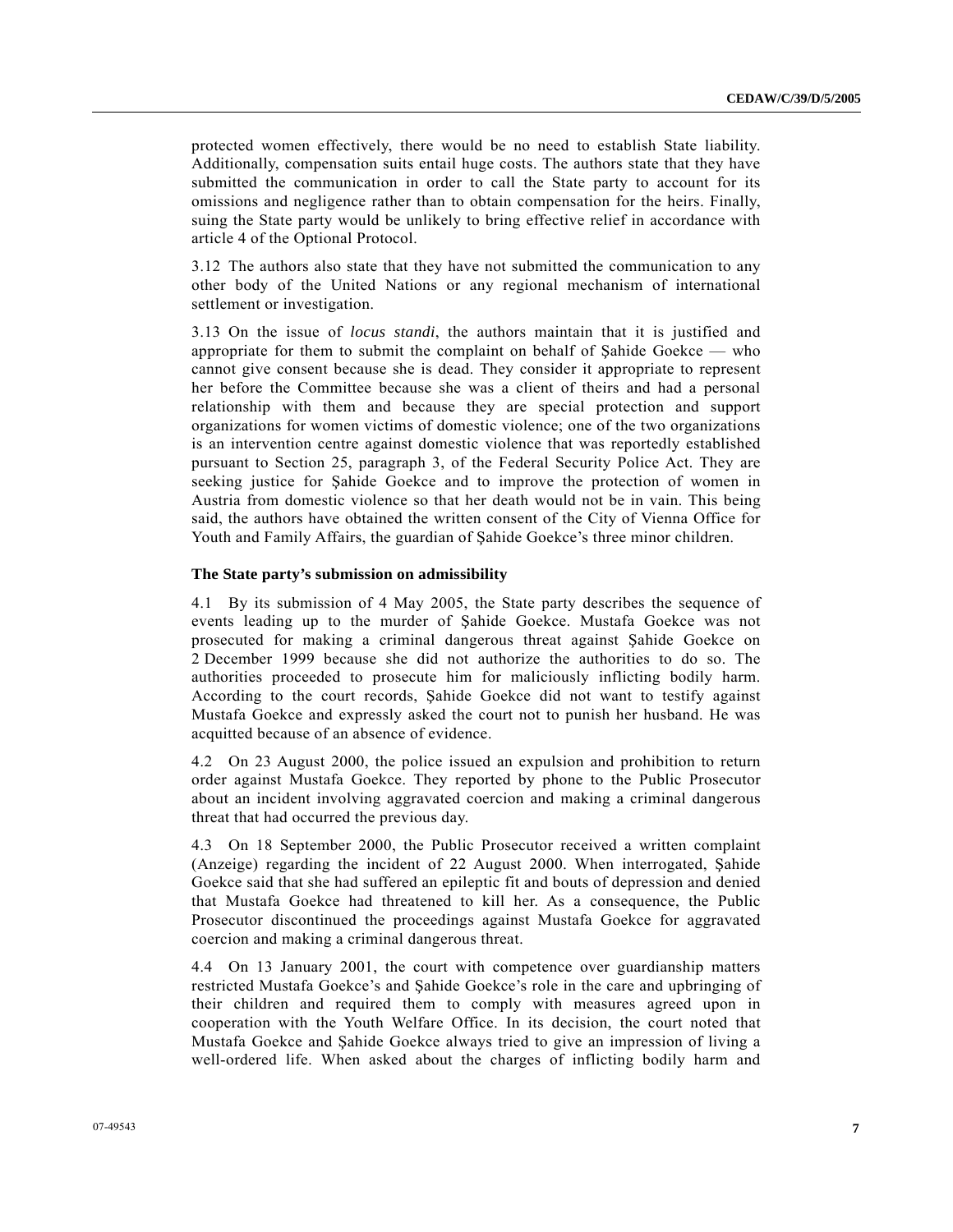making a criminal dangerous threat, both Mustafa Goekce and Şahide Goekce considered it important to note that they had reconciled fully shortly after each incident.

4.5 Mustafa Goekce and Şahide Goekce agreed to go into partner therapy and to stay in contact with the Youth Welfare Office. Until summer 2002, they were in therapy. The city administration also offered them a new and more spacious apartment to meet their pressing accommodation needs. In spite of these arrangements, the police repeatedly intervened in the couple's disputes on 17 December 2001, 30 June 2002, 6 July 2002, 25 August 2002 and 16 September 2002.

4.6 On 23 October 2002 the Hernals District Court issued an interim injunction against Mustafa Goekce pursuant to section 382b of the Act on the Enforcement of Judgments (Exekutionsordnung) that prohibited him from returning to the apartment and its immediate surroundings and from contacting the children and Şahide Goekce. She gave testimony before the judge in the presence of Mustafa Goekce (although she had been informed of her rights) that she would make every effort to keep the family together, that Mustafa Goekce had a very good relationship with the children and that he assisted her in the household because of her epilepsy.

4.7 A police report of 18 November 2002 showed that the Youth Welfare Office requested the police to come to the Goekce apartment because he had violated the interim injunction and was in the apartment. Mustafa Goekce was no longer there when the police arrived. Şahide Goekce seemed angry that the police had come and asked them why they came almost on a daily basis although she had expressly declared that she wished to spend her life together with her husband.

4.8 On 6 December 2002, the Vienna Public Prosecutor's Office withdrew the charges of making a criminal dangerous threat that related to an incident that took place on 8 October 2002, because Şahide Goekce gave a written statement to the Police in which she claimed that a scrap had caused her injury. She also stated that her husband had repeatedly over a number of years threatened to kill her. The Public Prosecutor proceeded on the assumption that the threats were a regular feature of the couple's disputes and would not be carried out. Şahide Goekce repeatedly tried to play down the incidents in the interest of preventing the prosecution of Mustafa Goekce. By doing this and refusing to testify in the criminal proceedings, she contributed to the fact that he could not be convicted of a crime.

4.9 On 7 December 2002, Mustafa Goekce came to the apartment in the early hours of the morning and opened the door with a key given to him by Şahide Goekce one week earlier. He left the apartment at 8.30 a.m. only to return at noon. Şahide Goekce shouted at him that he was not the father of all her children and Mustafa Goekce shot her dead with a handgun that he had purchased three weeks earlier, despite a valid weapons prohibition against him.

4.10 According to an expert witness at the trial of Mustafa Goekce, he had committed the murder under the influence of a paranoid jealousy psychosis which absolved him of criminal responsibility. For this reason, the Vienna Public Prosecutor's Office requested that he be placed in an institution for the criminally insane. On 23 October 2003, the Vienna Regional Criminal Court ordered Mustafa Goekce to be placed in such an institution.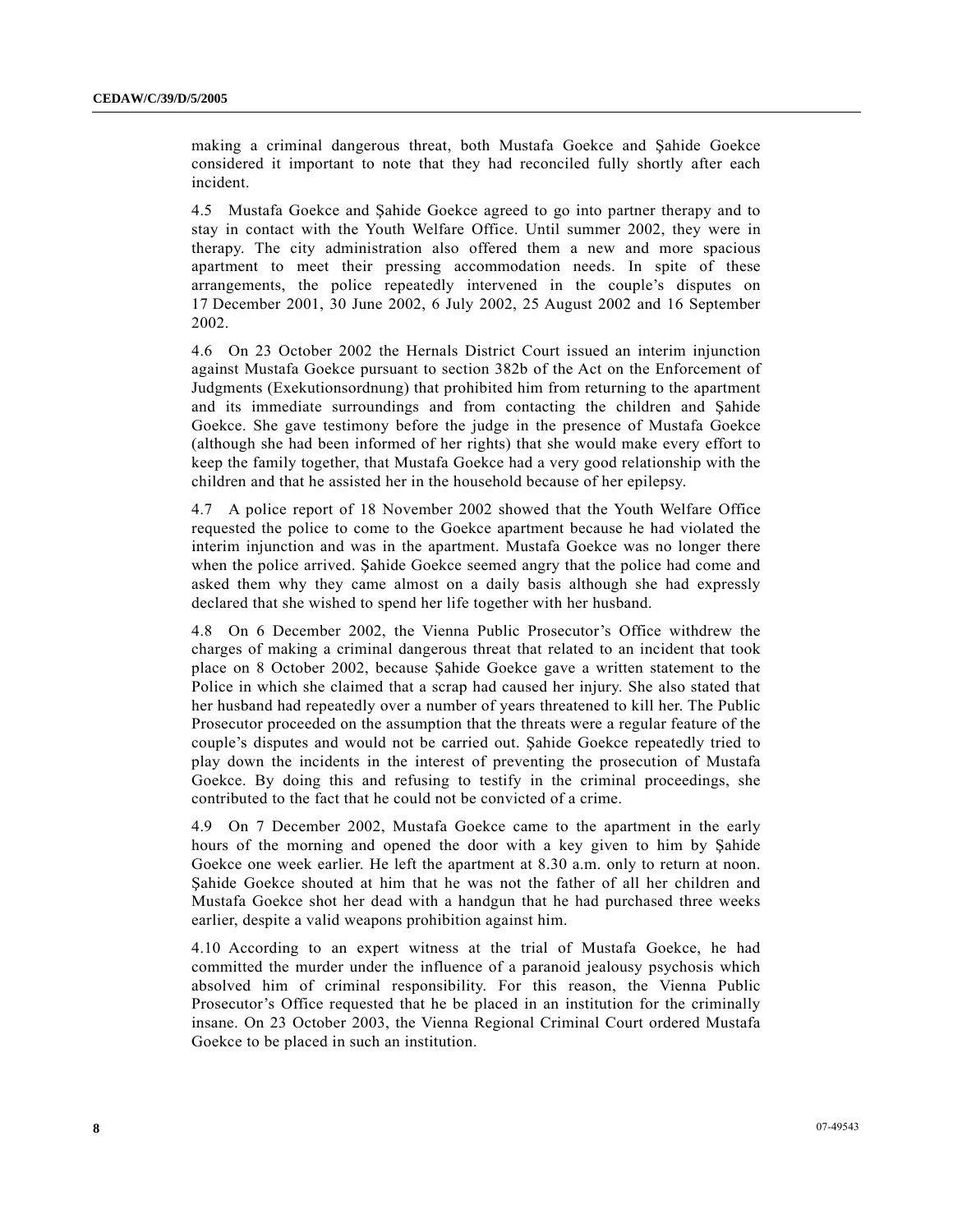4.11 As to admissibility, the State party disputes that domestic remedies have been exhausted. Firstly, Şahide Goekce did not give the competent authorities her authorization to prosecute Mustafa Goekce for making a criminal dangerous threat. Nor was she prepared to testify against him. She asked the court not to punish her husband and, after filing charges, regularly made great efforts to play down the incidents and deny their criminality.

4.12 The State party further argues that the Federal Act for the Protection against Violence within the Family constitutes a highly effective system to combat domestic violence and establishes a framework for effective cooperation among various institutions. Details are provided about aspects of the system, including the role of intervention centres. In addition to criminal measures, there are a number of police and civil-law measures to protect against domestic violence. Shelters supplement the system. It is possible to settle disputes in less severe cases under the Maintenance of Law and Order Act (Sicherheitspolizeigesetz).

4.13 Şahide Goekce never made use of section 382b of the Act on the Enforcement of Judgments to request an interim injunction against Mustafa Goekce. Instead, she made it clear that she was not interested in further interference with her family life. She never made a clear decision to free herself and the children from their relationship with her husband (for example, she gave him the keys to the apartment, despite there being a valid interim injunction). Without such a decision on the part of Ms. Goekce, the authorities were limited in the actions that they could take to protect her. Effective protection was doomed to fail without her cooperation.

4.14 Against this background, the use of detention was not justified in relation to the incident of 8 October 2002. Mustafa Goekce had no criminal record and the Public Prosecutor did not know at the time that Mustafa Goekce had a weapon. The Public Prosecutor did not consider that the known facts indicated an imminent danger of Mustafa Goekce committing a homicide; detention could only be justified *ultima ratio*. In light of Şahide Goekce's apparent anger at the police intervention on 18 November 2002 (see above paragraph 4.7), the Public Prosecutor could not assume that the charge would lead to a conviction and prison sentence. The court must take the principle of proportionality into account when detaining a defendant and must, in any event, set aside the detention if the duration becomes disproportionate to the expected sentence.

4.15 Furthermore, Şahide Goekce would have been free to address the Constitutional Court (Verfassungsgerichtshof) with a complaint in accordance with article 140, paragraph 1, of the Federal Constitution (Bundes-Verfassungsgesetz) that would challenge the provision that did not allow her to appeal against the decisions of the Public Prosecutor not to issue a warrant for the arrest of Mustafa Goekce. Assuming that they can show a current and direct interest in the preventive effect of the repeal of the pertinent provision for the benefit of victims of domestic violence, such as Şahide Goekce, it may still be possible for her surviving heirs to address the Constitutional Court on this question.

4.16 The State party also argues that special training courses are held on a regular basis for judges and the police on domestic violence. Cooperation between judges and the police is constantly reviewed in order to ensure more rapid intervention by organs of the State — the aim being to prevent as far as possible tragedies such as that of Şahide Goekce without improper interference into a person's family life and other basic rights.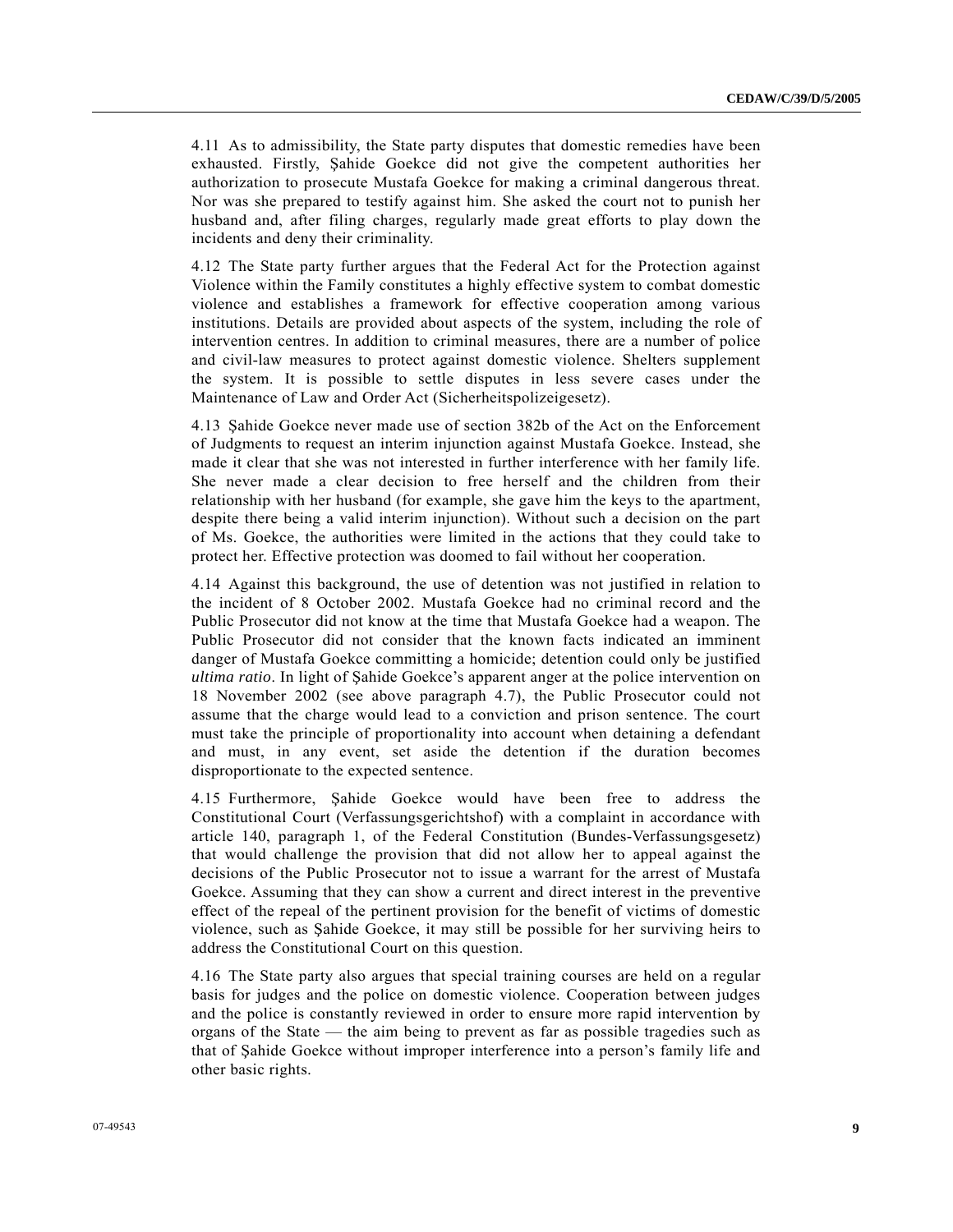#### **The author's comments on the State party's observations on admissibility**

5.1 By their submission of 31 July 2005, the authors contend that the victim and the authors have exhausted all domestic remedies, which would have been likely to bring sufficient relief. They claim that there is no legal obligation to apply for civil measures — such as an interim injunction.

5.2 The authors also are of the view that the idea of requiring a woman who is under threat of death to file an application to the Constitutional Court was not an argument put forward by the State party in good faith. The procedure lasts for some two to three years and, for this reason, would be unlikely to bring sufficient relief to a woman who has been threatened with death.

5.3 The authors consider that the State party has wrongfully placed the burden and responsibility of taking steps against a violent husband on the victim and has failed to understand the danger the victim faces and the power of the perpetrator over the victim. The authors, therefore, believe that section 107, paragraph 4, of the Penal Code covering authorization for prosecutions against persons who make criminal dangerous threats should be repealed so that the burden will be placed on the State — where it belongs — and would reinforce the fact that making a criminal threat is a crime against the community as well as a crime against an individual victim.

5.4 The authors clarify that Şahide Goekce was afraid to leave her violent husband. Victims try to avoid actions that might increase the danger they face (the "Stockholm Syndrome") and often feel compelled to act in the interest of the perpetrator. She should not be blamed for not being in a position to separate due to psychological, economic and social factors.

5.5 The authors also dispute the State party's description of certain facts; Mustafa Goekce (and not Şahide Goekce) stated that she had an epileptic fit and suffered from depression. She did not, as claimed by the State party, deny the threats of her husband. She refused to testify against Mustafa Goekce only once. If Şahide Goekce played down the incidents in front of the Youth Welfare Office, it was because she was afraid to lose her children. The authors also point out that Mustafa Goekce quit therapy and that it would have been easy for the police to discover that Mustafa Goekce was carrying a gun. They also point out that Şahide Goekce called the police the night before she was killed — a fact that demonstrates how great her fear was and that she was willing to take steps to prevent him from coming to the apartment.

5.6 As to the State party's comments about effective cooperation among various institutions, the police and the Public Prosecutor only began to talk to the Vienna Intervention Centre against Domestic Violence after Şahide Goekce's death.

#### **Additional comments of the State party on admissibility**

6.1 By its submission of 21 October 2005, the State party firmly rejects the arguments put forward by the authors and maintains its previous submission. The State party points out that the authors not only refer to alleged failures on the part of the competent Public Prosecutor and investigating judge but to the law itself. Their criticism relates to the legal framework, the application of legal provisions that protect the right to life, physical integrity and the right to respect for private and family life and the failure to take enough effective measures in a general, abstract way.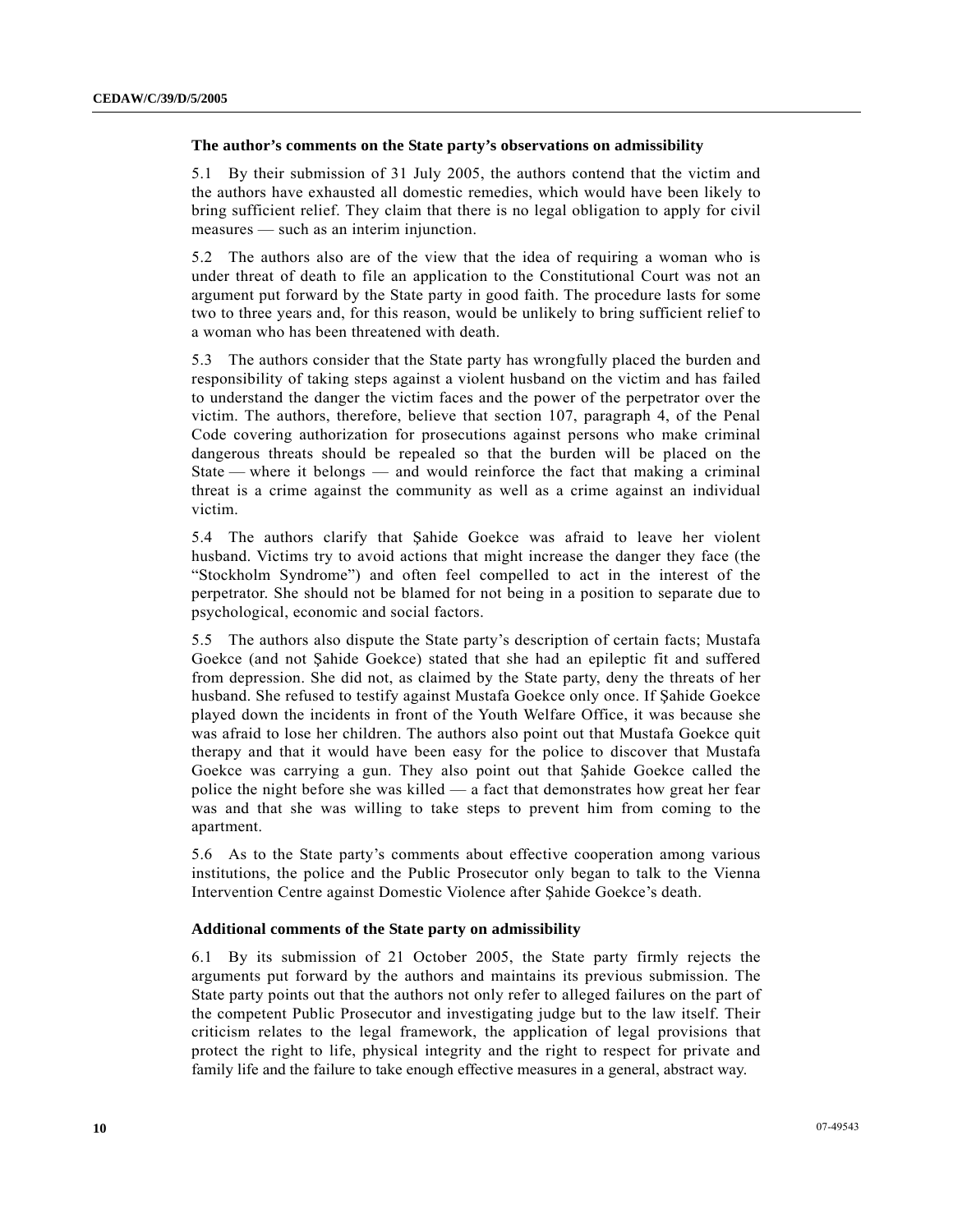6.2 Under article 140, paragraph 1, of the Federal Constitution any individual may challenge legal provisions for being unconstitutional if he/she alleges direct infringement of individual rights insofar as the law has been operative for that individual without the delivery of a judicial decision or ruling. There are no time limits for filing such applications.

6.3 The aim of the procedure would be to redress an alleged violation in law. The Constitutional Court only considers the application legitimate if in repealing the provision at issue, the legal position of the applicant would be changed to such an extent that the alleged negative legal implications no longer exist. Furthermore, the legally protected interests of the applicant must be actually affected. This must be the case both at the time that the application is filed and when the Constitutional Court takes its decision. Successful applicants are entitled to compensation.

6.4 Section 15 of the Constitutional Court Act (Verfassungsgerichtshofgesetz) contains the general requirements as to form when addressing the Constitutional Court. These requirements include: that the application must be in writing; that the application must refer to a specific provision in the Constitution; the applicant must set out the facts; and the application must contain a specific request. Under section 62, paragraph 1 of the Act, the application must state precisely which provisions should be repealed. Moreover, the application must explain in detail why the challenged provisions are unlawful and to what extent the law had been operative for the applicant without the delivery of a judicial decision or ruling. Under section 17, paragraph 2 of the Act, applications must be filed by an authorized lawyer.

6.5 If the Constitutional Court agrees with the applicant, it issues a ruling setting aside these provisions. The Federal Chancellor is then under an obligation to promulgate the repeal of these provisions in the Federal Law Gazette, which comes into force at the end of the day of its promulgation. The Constitutional Court may also set a maximum deadline of 18 months for the repeal — which does not necessarily apply to the applicants, themselves. A time limit is fixed if the legislature is to be given an opportunity to introduce a new system that complies with the constitutional framework. In light of its previous decisions, it can be assumed that the Constitutional Court would make use of the latter possibility if it were to decide that a provision should be repealed.

6.6 The procedure under article 140, paragraph 1, of the Federal Constitution may indeed take two to three years, as stated by the authors. However, proceedings may be shorter if their urgency is explained to the Constitutional Court. Constitutional Court proceedings do not provide rapid redress. However, article 4, paragraph 1, of the Optional Protocol to the Convention on the Elimination of All Forms of Discrimination against Women prescribes the exhaustion of all available domestic remedies unless the proceedings would be unreasonably prolonged or no effective relief could be expected.

6.7 The requirement of exhausting domestic remedies reflects a general principle of international law and a usual element of international human rights mechanisms. It gives the State concerned an opportunity to remedy human rights violations first at the domestic level.

6.8 The State party argues that Şahide Goekce or her surviving relatives should have made use of the possibility of filing an individual application before the Constitutional Court before submitting a communication to the Committee, as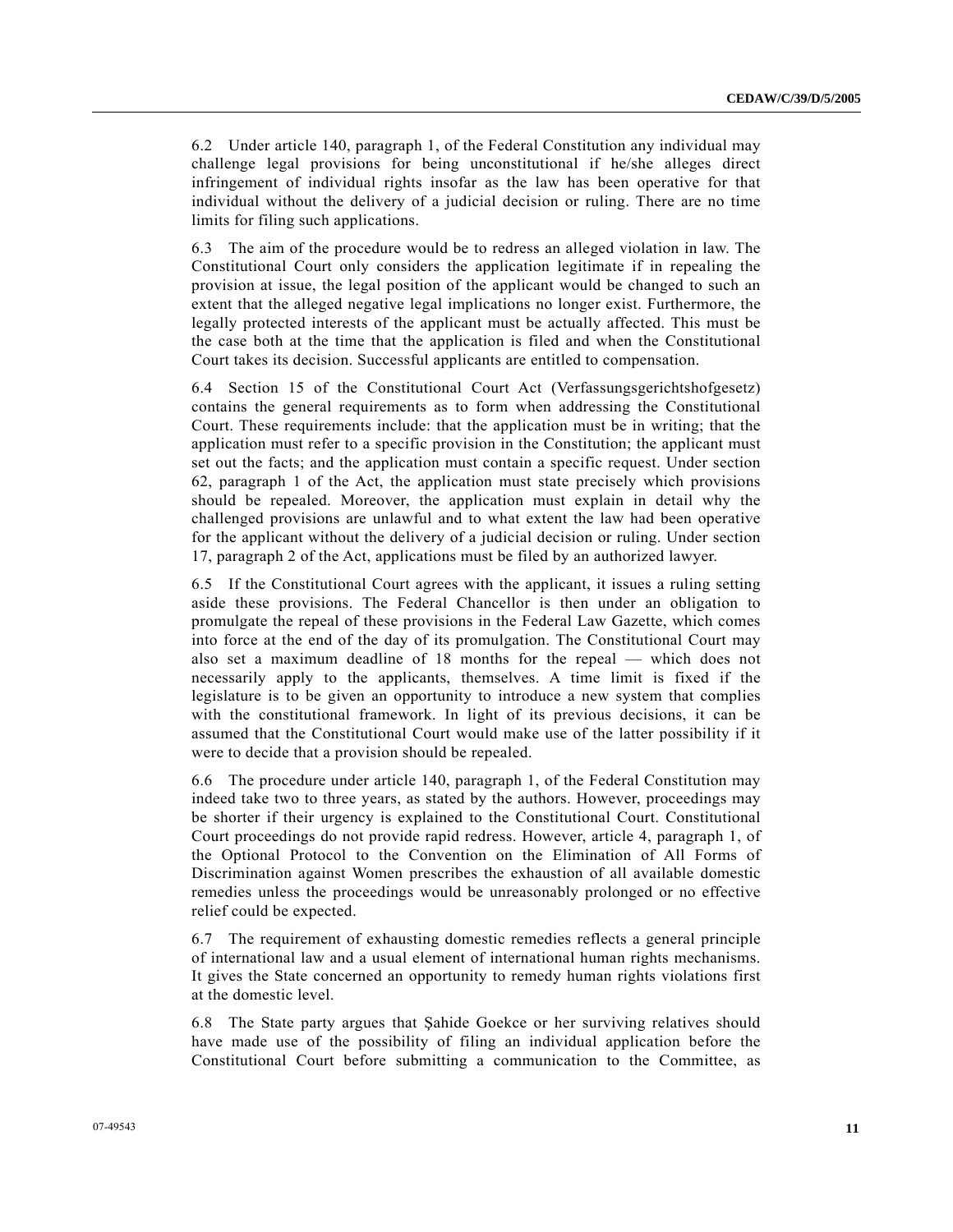required by article 4, paragraph 1, of the Optional Protocol. The proceedings before the Constitutional Court are not unreasonably prolonged. Moreover, it cannot be said, in light of the case law of the Court, that the surviving relatives would not be entitled to file an individual application because — as far as can be seen — no similar cases have been brought before the Court.

6.9 The State party further maintains that article 4, paragraph 1, of the Optional Protocol does not include only remedies that are successful in any event. If successful, the application could lead to the repeal of the procedural provisions in dispute or to the introduction by the legislature of a new system in the field of domestic violence in line with the intentions of the authors. It is true that now, after the death of Şahide Goekce, there is no effective relief with respect to the effective protection of her personal security and life. However, in the present proceedings, the Committee should examine at the admissibility stage whether Şahide Goekce had an opportunity under domestic law to subject the legal provisions which prevented her from asserting her rights to a constitutional review and whether her surviving relatives have an opportunity to make use of the same mechanism to repeal the legal provisions of concern at the domestic level in order to realize their aims.

#### **Issues and proceedings before the Committee concerning admissibility**

7.1 During its thirty-fourth session (16 January to 3 February 2006), the Committee considered the admissibility of the communication in accordance with rules 64 and 66 of its rules of procedure. It ascertained that the matter had not already been or was being examined under another procedure of international investigation or settlement.

7.2 With regard to article 4, paragraph 1, of the Optional Protocol to the Convention on the Elimination of All Forms of Discrimination against Women (the domestic remedies rule), the Committee noted that authors must use the remedies in the domestic legal system that were available to them and would enable them to obtain redress for the alleged violations. The substance of their complaints that were subsequently brought before the Committee should first be made to an appropriate domestic body. Otherwise, the motivation behind the provision would be lost. The domestic remedies rule was designed so that States parties have an opportunity to remedy a violation of any of the rights set forth under the Convention through their legal systems before the Committee addresses the same issues. The Human Rights Committee had recently recalled the rationale of its corresponding rule in Panayote Celal, on behalf of his son, Angelo Celal, v. Greece (1235/2003), paragraph 6.3:

 "The Committee recalls that the function of the exhaustion requirement under article 5, paragraph 2 (b), of the Optional Protocol is to provide the State party itself with the opportunity to remedy the violation suffered …"

7.3 The Committee noted that, in communications denouncing domestic violence, the remedies that came to mind for purposes of admissibility related to the obligation of a State party concerned to exercise due diligence to protect; investigate the crime, punish the perpetrator, and provide compensation as set out in general recommendation 19 of the Committee.

7.4 The Committee considered that the allegations made relating to the obligation of the State party to have exercised due diligence to protect Şahide Goekce were at the heart of the communication and were of great relevance to the heirs. Thus, the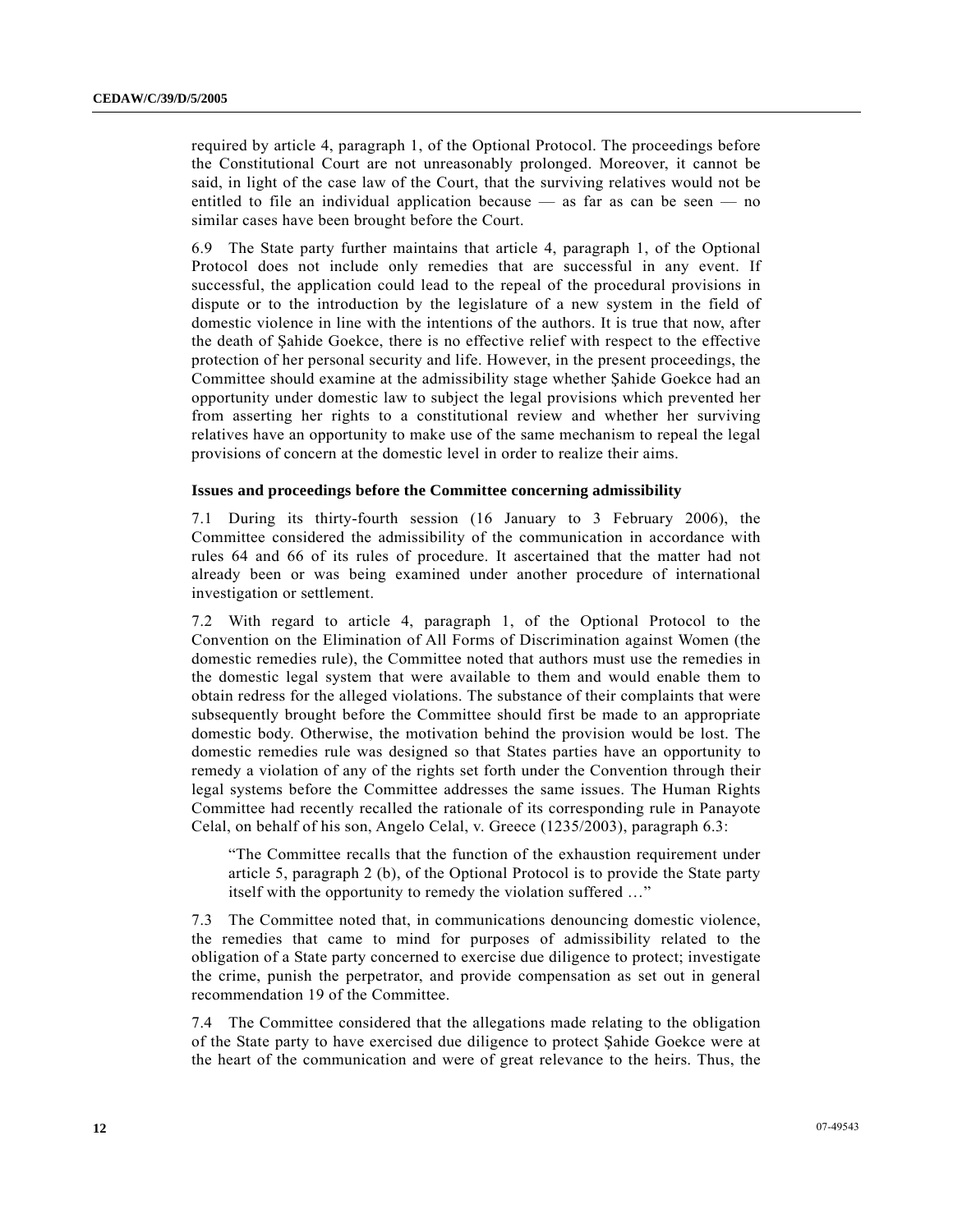question as to whether domestic remedies had been exhausted in accordance with article 4, paragraph 1, of the Optional Protocol must be examined in relation to these allegations. The allegations essentially related to flaws in law as well as the alleged misconduct or negligence of the authorities in applying the measures that the law provided. With regard to alleged flaws in law, the authors claimed that, according to the Penal Code, Şahide Goekce was unable to appeal against the decisions made by the Public Prosecutor not to detain her husband for making a criminal dangerous threat against her. The State party argued that a procedure, the aim of which would be to redress an alleged violation in law, was set out under article 140, paragraph 1, of the Federal Constitution and would have been available to the deceased and remained available to her descendants. The State party submitted that the failure of the deceased and her descendants to use the procedure should have barred the admissibility of the communication.

7.5 The Committee noted that the procedure under article 140, paragraph 1, of the Federal Constitution could not be regarded as a remedy, which was likely to bring effective relief to a woman whose life was under a criminal dangerous threat. Neither did the Committee regard this domestic remedy as being likely to bring effective relief in the case of the deceased's descendants in light of the abstract nature of such a constitutional remedy. Accordingly, the Committee concluded that, for purposes of admissibility with regard to the authors' allegations about the legal framework for the protection of women in domestic violence situations in relation to the deceased no remedies existed which were likely to bring effective relief and that the communication in this respect was therefore admissible. In the absence of information on other available, effective remedies, which Şahide Goekce or her heirs could have pursued or still might have pursued, the Committee concluded that the authors' allegations relating to the actions or omissions of public officials were admissible.

7.6 On 27 January 2006, the Committee declared the communication admissible.

#### **The State party's request for a review of admissibility and submission on the merits**

8.1 By its submission of 12 June 2006, the State party requests the Committee to review its decision on admissibility. The State party reiterates that the descendants of Şahide Goekce should avail themselves of the procedure under article 140, paragraph 1, of the Federal Constitution in order to try to bring about an amendment to the legal provision that barred Şahide Goekce from appealing against the decisions made by the Public Prosecutor not to detain Mustafa Goekce. It maintains that this remedy is quite effective to pursue the aim of the communication at the domestic level.

8.2 The State party also submits that, after the Public Prosecutor dropped the charges against Mustafa Goekce, Şahide Goekce would have been free to bring an action, known as "associated prosecution" (Subsidiaranklage), against her husband. The Austrian legal system provides that an injured person may bring an action instead of the Public Prosecutor if the latter drops the charges and refuses to prosecute the offender. The Public Prosecutor is under an obligation to inform the injured person of this option.

8.3 The State party revisits the sequence of events leading up to the murder of Şahide Goekce. The State party indicates that a comprehensive report on the case of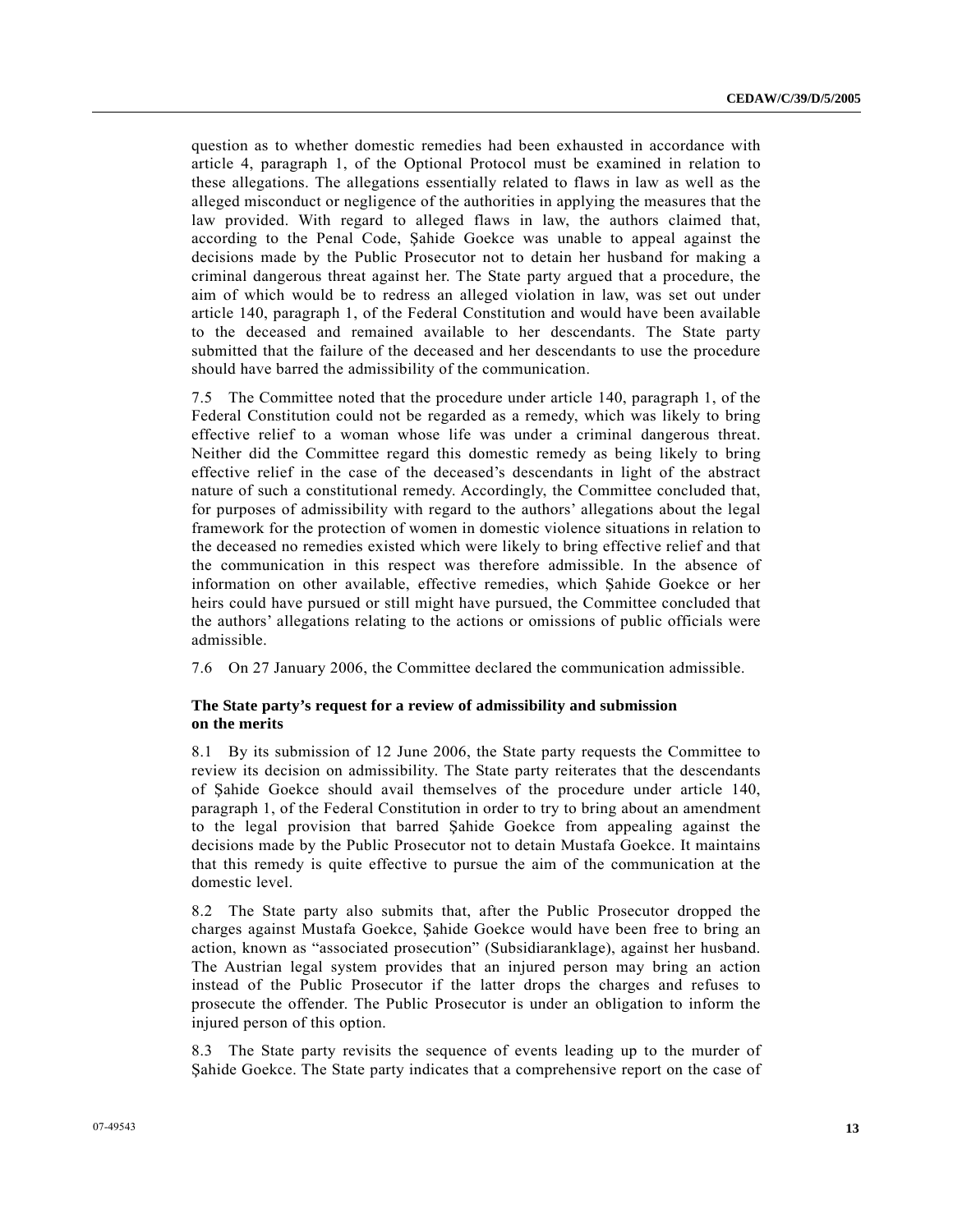Mustafa Goekce by the Vienna Senior Public Prosecutor's Office confirms that Şahide Goekce did not authorize the prosecution of her husband for making a criminal dangerous threat against her on 2 December 1999 and that the charges against him had to be dropped as a result. With regard to the ex officio prosecution of Mustafa Goekce for maliciously inflicting bodily harm in relation to the same incident, Şahide Goekce confirmed in the Fünfhaus District Court what her husband had stated, i.e. that she was epileptic and was suffering bouts of depression and that the bruising on her neck was caused by her husband holding her. Mustafa Goekce was acquitted of the charges of maliciously inflicting bodily harm in the absence of further evidence against him.

8.4 The State party provides more information relating to the incident that occurred on 21 August 2000: records show that Şahide Goekce was not injured and that Mustafa Goekce did not hit her; she was informed about possible means of protection that the Federal Act for the Protection against Violence within the Family provides and given a leaflet with information for victims of violence; the Vienna Intervention Centre and the Youth Welfare Office were also informed ex officio about this incident; and on 24 August 2000, Mustafa Goekce went to the Schmelz police office together with the couple's son, Hakan Goekce, who stated that his mother had started quarrelling with his father and had attacked him.

8.5 The State party asserts that, on 1 September 2000, Şahide Goekce (who, according to the record was questioned in her husband's absence) stated that her husband never threatened to kill her. She had had an epileptic fit and perhaps in her confusion made the accusations against her husband; during such fits she made weird statements, which she could not remember afterwards. On 20 September 2000, the Public Prosecutor withdrew the charges against Mustafa Goekce.

8.6 The State party submits that the Public Prosecutor brought charges against Mustafa Goekce for causing bodily harm and threatening to kill Şahide Goekce immediately following the 8 October 2002 incident. However, he did not request that Mustafa Goekce be arrested. Şahide Goekce reported to the police without her husband being present that he had choked her and threatened to kill her. She was again informed in detail about the possibility of filing a request for an interim injunction under section 382b of the Act on the Enforcement of Judgments and was given an information sheet for victims of violence. Mustafa Goekce completely denied the charges against him. There was evidence that Mustafa Goekce was slightly injured during the quarrel on 8 October 2002.

8.7 The State party submits that Şahide Goekce was given the opportunity to testify without her husband being present at the interim injunction hearings at the Hernals District Court. At those hearings Şahide Goekce stated that she would make every effort to keep the family together. She also stated that he had a very good relationship with the children and helped her with the household. According to a report of the police inspectorate Kriminalkommissariat West, Mustafa Goekce subsequently repeatedly disregarded the interim injunction and the police responded by coming to the Goekce home several times to the annoyance of Şahide Goekce.

8.8 The State party submits that the Public Prosecutor withdrew the charges against Mustafa Goekce on 6 December 2002 because it could not be proved with sufficient certainty that Mustafa Goekce was guilty of making criminal dangerous threats against his wife that went beyond the harsh statements resulting from his background. As regards the physical evidence, the State party maintains that it could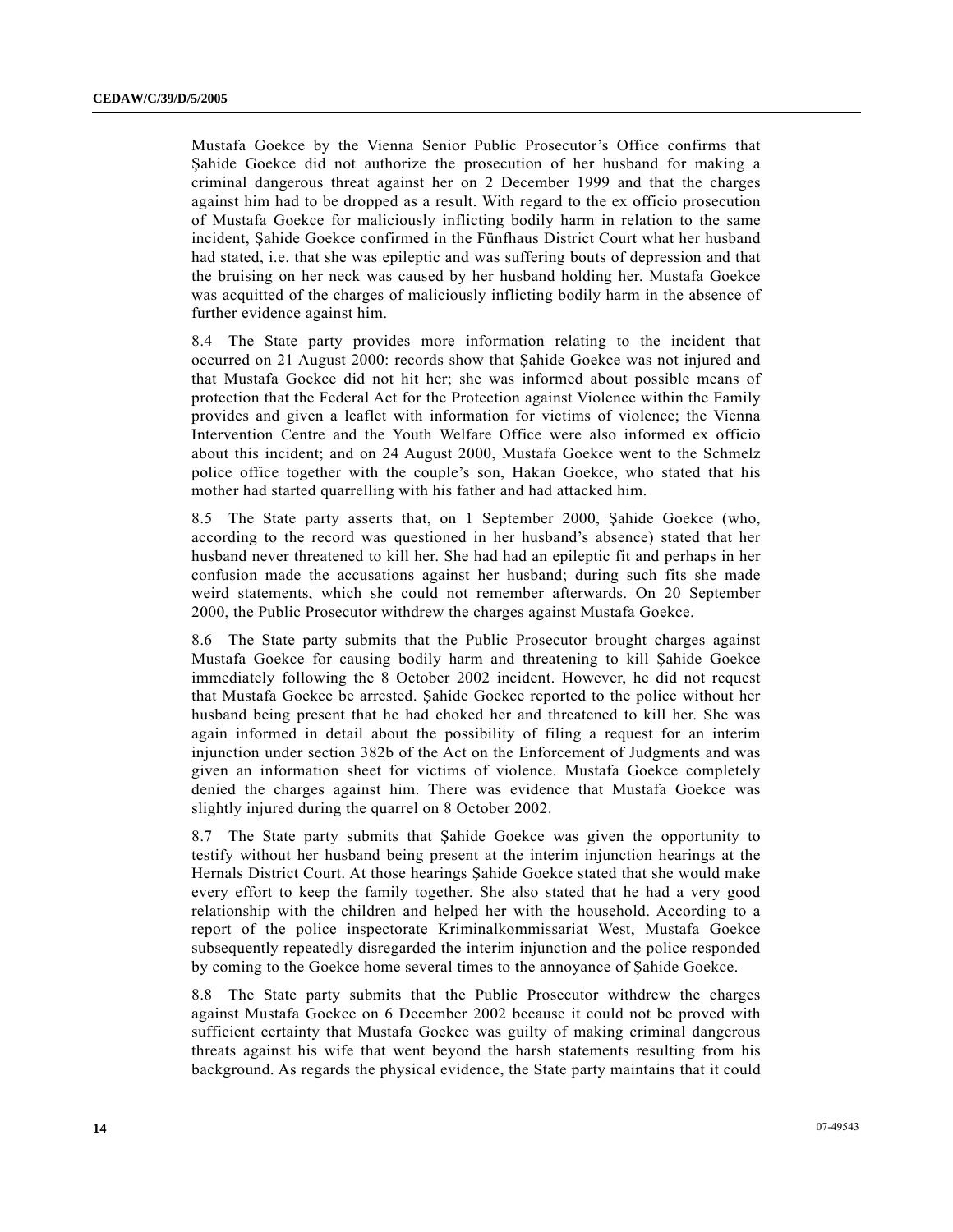not be ascertained which spouse started the aggressive acts. The State party also submits that proceedings against Mustafa Goekce for causing bodily harm were discontinued because he had no criminal record and because it could not be excluded that Şahide Goekce had attacked her husband.

8.9 By judgement of 17 October 2003, the Vienna Regional Criminal Court ordered that Mustafa Goekce be placed in an institution for mentally deranged offenders for killing Şahide Goekce. According to the expert opinion obtained by the Court, Mustafa Goekce committed the offence under the influence of a jealousy psychosis that absolved him of criminal responsibility.

8.10 The State party notes that it is difficult to make a reliable prognosis as to how dangerous an offender is and that it is necessary to determine whether detention would amount to a disproportionate interference in a person's basic rights and fundamental freedoms. The Federal Act for the Protection against Violence within the Family aims to provide a highly effective yet proportionate way of combating domestic violence through a combination of criminal and civil-law measures, police activities and support measures. Close cooperation is required between criminal and civil courts, police organs, youth welfare institutions and institutions for the protection of victims, including in particular, intervention centres for protection against violence within the family, as well as rapid exchange of information between the authorities and institutions involved.

8.11 The State party points out that, aside from settling disputes, the police issue expulsion and prohibition to return orders, which are less severe measures than detention. Section 38a, paragraph 7, of the Security Police Act requires the police to review compliance with expulsion and prohibition to return orders at least once in the first three days. According to the instructions of the Vienna Federal Police Directorate, it is best for the police to carry out the review through personal contact with the person at risk in the home without prior warning at a time when it is likely that someone will be at home. Police inspectorates in Vienna must keep a domestic violence index file in order to be able to rapidly access reliable information.

8.12 The State party indicates that its legislation is subject to regular evaluation as is the electronic register of judicial proceedings. Increased awareness has led to significant law reform and enhanced protection of victims of domestic violence, such as the abolition of the requirement in section 107, paragraph 4, of the Penal Code that a threatened family member must authorize the prosecution of a perpetrator who has made a criminal dangerous threat.

8.13 The State party maintains that the issue of domestic violence and promising counterstrategies have regularly been discussed at meetings between the heads of the Public Prosecutor's Offices and representatives of the Federal Ministry of the Interior, including in connection with the case at issue. It also maintains that considerable efforts are being made to improve cooperation between Public Prosecutor's Offices and intervention centres against violence within the family. The State party also refers to efforts in the area of statistics made by the Federal Ministry of the Interior and its subordinate bodies.

8.14 The State party indicates that the Federal Act for the Protection against Violence within the Family and its application in practice are key elements of the training of judges and public prosecutors. Examples of seminars and local events on victim protection are given. Future judges are provided each year with information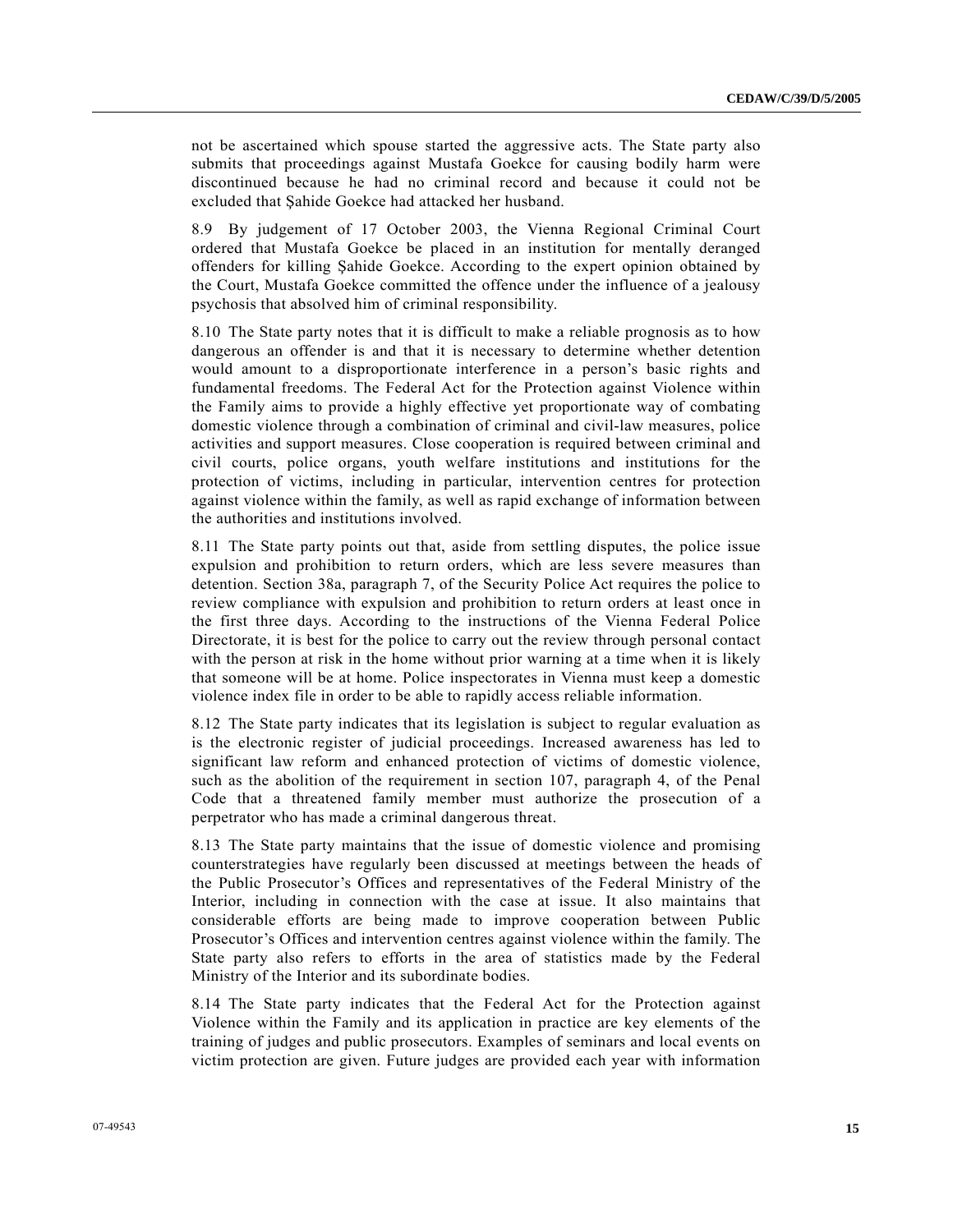on "violence within the family", "protection of victims" and "law and the family". Programmes cover the basics of the phenomenon of violence against women and children, including forms, trauma, post-traumatic consequences, dynamics of violent relationship, psychology of offenders, assessment factors of how dangerous an offender is, institutions of support, laws and regulations and the electronic registers. Interdisciplinary and comprehensive training has also been carried out.

8.15 The State party recognizes the need for persons affected by domestic violence to be informed about legal avenues and available counselling services. The State party reports that judges provide information at district courts free of charge once a week to anyone interested in the existing legal protection instruments. Psychological advice is also provided, including at the Hernals District Court. The State party also indicates that pertinent information is offered (posters and flyers in Arabic, German, English, French, Polish, Russian, Serbo-Croat, Spanish and Hungarian) at district courts. A toll-free Hotline for Victims has also been installed where lawyers provide legal advice around the clock free of charge. The State party further submits that women's homes act as shelters where women victims of violence are offered counselling, care and assistance in dealing with public authorities. In domestic violence cases where an expulsion and prohibition to return order has been issued, police officers must inform persons at risk of the possibility of obtaining an interim injunction under section 382a of the Act on the Enforcement of Judgments. In Vienna, the person concerned is given an information sheet (available in English, French, Serbian, Spanish and Turkish).

8.16 The State party submits that the authors of the present communication give abstract explanations as to why the Federal Act for the Protection Against Violence in the Family as well as practice regarding detentions in domestic violence cases and prosecution and punishment of offenders allegedly violate articles 1, 2, 3 and 5 of the Convention. The State party considers that it is evident that its legal system provides for comprehensive measures to combat domestic violence adequately and efficiently. The State party maintains that Şahide Goekce was offered numerous forms of assistance by the State in the case at issue.

8.17 The State party further submits that detention is ordered when there are sufficiently substantiated fears that a suspect would carry out a threat if he/she were not detained. It maintains that mistakes in assessing how dangerous an offender is cannot be excluded in an individual case. The State party asserts that, although the present case is an extremely tragic one, the fact that detention must be weighed against an alleged perpetrator's right to personal freedom and a fair trial cannot be overlooked. Reference is made to the case law of the European Court of Human Rights that depriving a person of his or her freedom is, in any event, *ultima ratio* and may be imposed only if and insofar as this is not disproportionate to the purpose of the measure. The State party also contends that, were all sources of danger to be excluded, detention would need to be ordered in situations of domestic violence as a preventive measure. This would reverse the burden of proof and be in strong contradiction with the principles of the presumption of innocence and the right to a fair hearing. Protecting women through positive discrimination by, for example, automatically arresting, detaining, prejudging and punishing men as soon as there is suspicion of domestic violence, would be unacceptable and contrary to the rule of law and fundamental rights.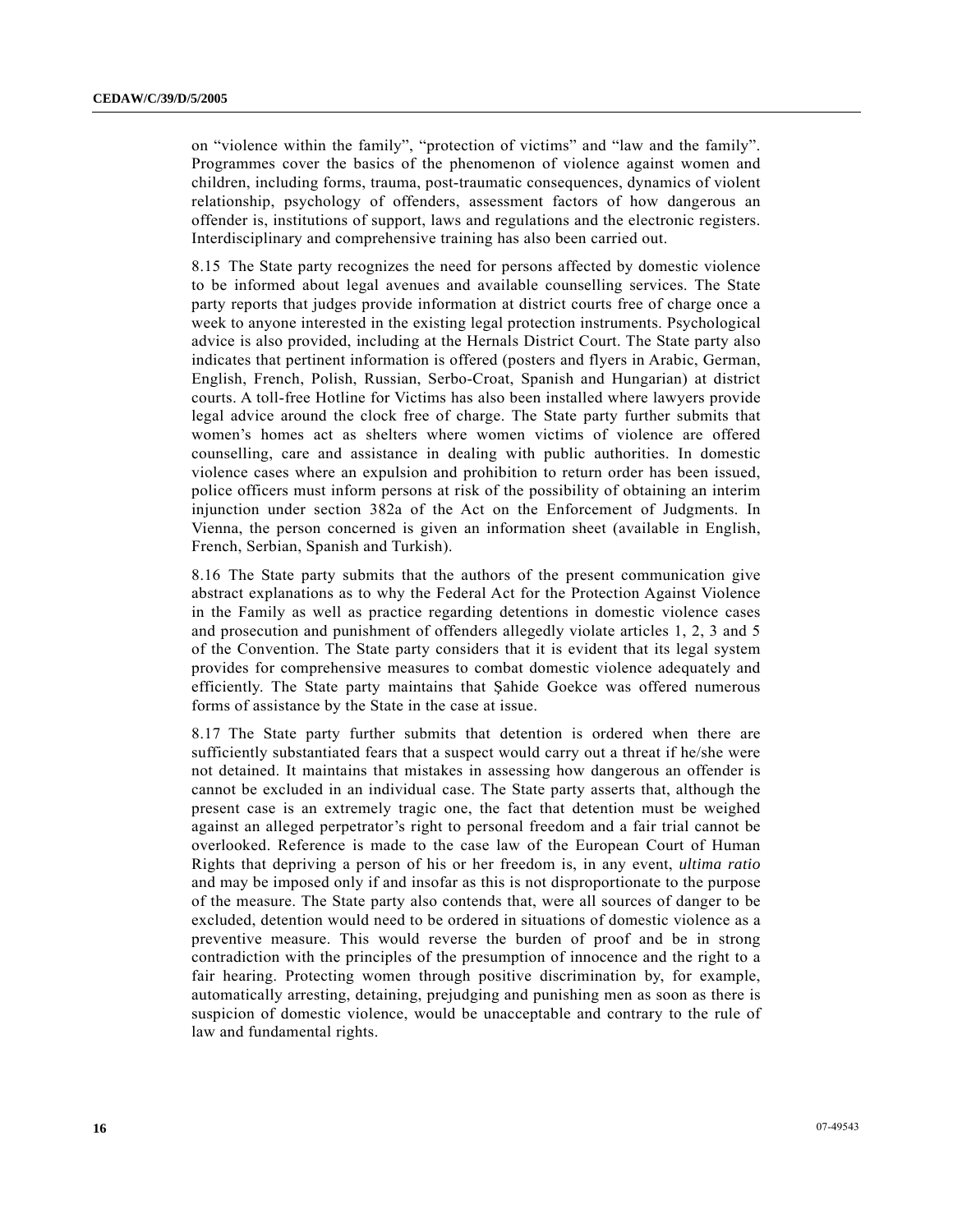8.18 The State party maintains that it would have been possible for the author to file a complaint at any time against the Public Prosecutor for his/her conduct pursuant to section 37 of the Public Prosecutors Act. Furthermore, Şahide Goekce did not avail herself of any of the various available avenues of redress. Her failure to authorize the prosecution of Mustafa Goekce for making a criminal dangerous threat in December 1999 and the fact that she largely refused to testify and asked the Court not to punish her husband resulted in his acquittal. Şahide Goekce claimed that her allegations regarding the August 2000 incident were made while she was in a state of confusion as a result of depression and again, the Public Prosecutor determined that there was no adequate basis to prosecute Mustafa Goekce. The State party further submits that the facts that were available concerning the incident of 8 October 2002 did not indicate that Mustafa Goekce should be detained either. The Public Prosecutor was unaware that Mustafa Goekce was in possession of a firearm. Lastly, the State party submits that it could not be deduced from police reports and other records that there was a danger that Mustafa Goekce would actually commit the criminal act.

8.19 The State party summarizes its position by asserting that Şahide Goekce could not be guaranteed effective protection because she had not been prepared to cooperate with the Austrian authorities. In light of the information available to the public authorities, any further interference by the State in the fundamental rights and freedoms of Mustafa Goekce would not have been permissible under the Constitution.

8.20 The State party asserts that its system of comprehensive measures<sup>3</sup> aimed at combating domestic violence does not discriminate against women and the authors' allegations to the contrary are unsubstantiated. Decisions, which appear to be inappropriate in retrospect (when more comprehensive information is available) are not discriminatory *eo ipso*. The State party maintains that it complies with its obligations under the Convention concerning legislation and implementation and that there has been no discrimination against Şahide Goekce as a woman.

8.21 In the light of the above, the State party asks the Committee to reject the present communication as inadmissible; *in eventu*, to reject it for being manifestly ill-founded and, *in eventu*, to hold that the rights of Şahide Goekce under the Convention have not been violated.

#### **Authors' comments on the State party's request for a review of admissibility and submission on the merits**

9.1 By their submission of 30 November 2006, the authors argue that neither the children of the victim nor the authors intended to have statutory provisions reviewed by the Constitutional Court — a motion that would be deemed inadmissible. They would have lacked standing to bring such an action before the Constitutional Court. The authors note that the main focus of the communication is that legal provisions were not applied — not that those provisions should be amended or repealed. Furthermore, the authors claim that their suggestions for improvements to the existing laws and enforcement measures could never be realized by means of a constitutional complaint. Therefore, bringing a constitutional complaint should not

<span id="page-16-0"></span>**\_\_\_\_\_\_\_\_\_\_\_\_\_\_\_\_\_\_** 

<sup>3</sup> To illustrate the effectiveness of the measures, which are applied, the State party submits the statistics on prohibition orders to enter the common home and other legal measures.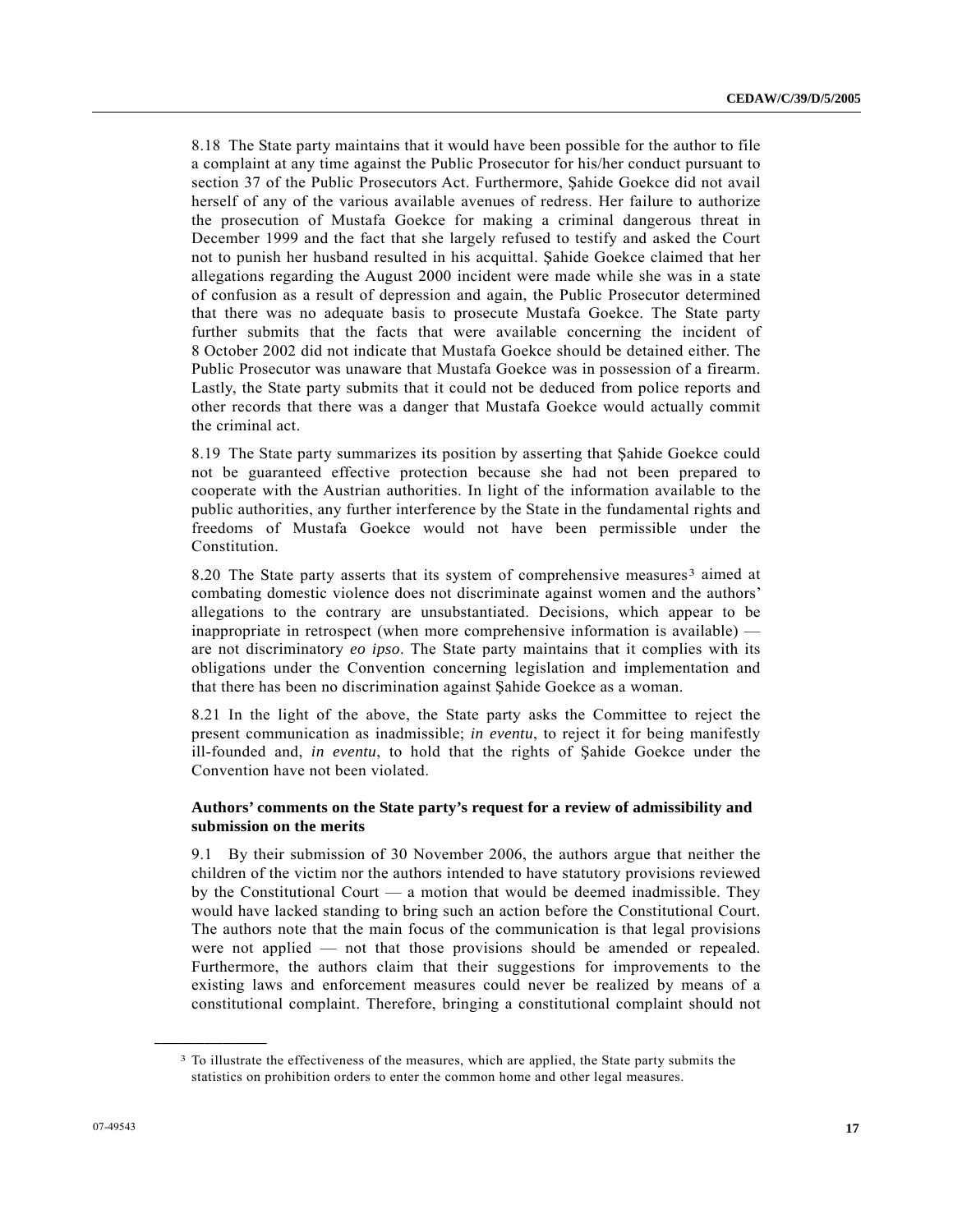be regarded as a domestic remedy for purposes of article 4, paragraph 1, of the Optional Protocol.

9.2 The authors consider that it is inadmissible at this stage for the State party to introduce an argument concerning the remedy of "associated prosecution" in light of the fact that the State party was given two earlier opportunities to comment on the question of admissibility, besides which this remedy would be costly and would not bring any effective relief. The authors are of the view that the Optional Protocol and the rules of procedure of the Committee as well as general legal principles ("ne bis in idem") do not provide for reversing the admissibility decision of 27 January 2006.

9.3 The authors note that the State party refers to actions taken and legal provisions that entered into force years after the murder of Şahide Goekce.

9.4 The authors submit that the observations of the State party place the burden and responsibility for dealing with the violent husband on the victim and place the blame on her for not having taken appropriate action. The authors assert that this position demonstrates how little the authorities understand about the dynamics of partner violence, the dangerous situation of the victim and the power that the perpetrator has over the victim, whom he ended up killing.

9.5 The authors note that the State party acknowledged every violent incident that took place. However, the authors maintain that the State party did not describe some of the details accurately. The authors claim that it was Mustafa Goekce who stated that Şahide Goekce had had an epileptic fit — the explanation for the bruising on her neck — and that he comforted her.

9.6 The authors dispute the State party's contention that Şahide Goekce asked the Court not to punish her husband or denied that he had threatened to kill her. They claim that the record of the interrogation shows that Mustafa Goekce repeatedly said that he would kill Şahide Goekce. Moreover, Şahide Goekce only once refused to testify against her husband and the reason for there being no further criminal proceedings was that the Public Prosecutor did not initiate them. As to the State party's assertion that Şahide Goekce played down the incidents before the Youth Welfare Office, the authors submit that Şahide Goekce would have been afraid of losing her children and of the social and cultural contempt for a woman of Turkish descent whose children had been taken away.

9.7 The authors point out that the State party admits that Mustafa Goekce repeatedly ignored the interim injunction issued by the District Court of Hernals. The authors criticize the police for not having taken seriously the information that they received from the brother of Mustafa Goekce about the weapon.

9.8 The authors argue that the State party has not taken responsibility for the failures of the authorities and officers. They submit that when making a determination about detaining Mustafa Goekce, the State party should have conducted a comprehensive assessment of how dangerous Mustafa Goekce would become. Furthermore, the State party should have considered the social and psychological circumstances of the case. The authors consider that the exclusive use of civil remedies was inappropriate because they do not prevent very dangerous violent criminals from committing or repeating offences.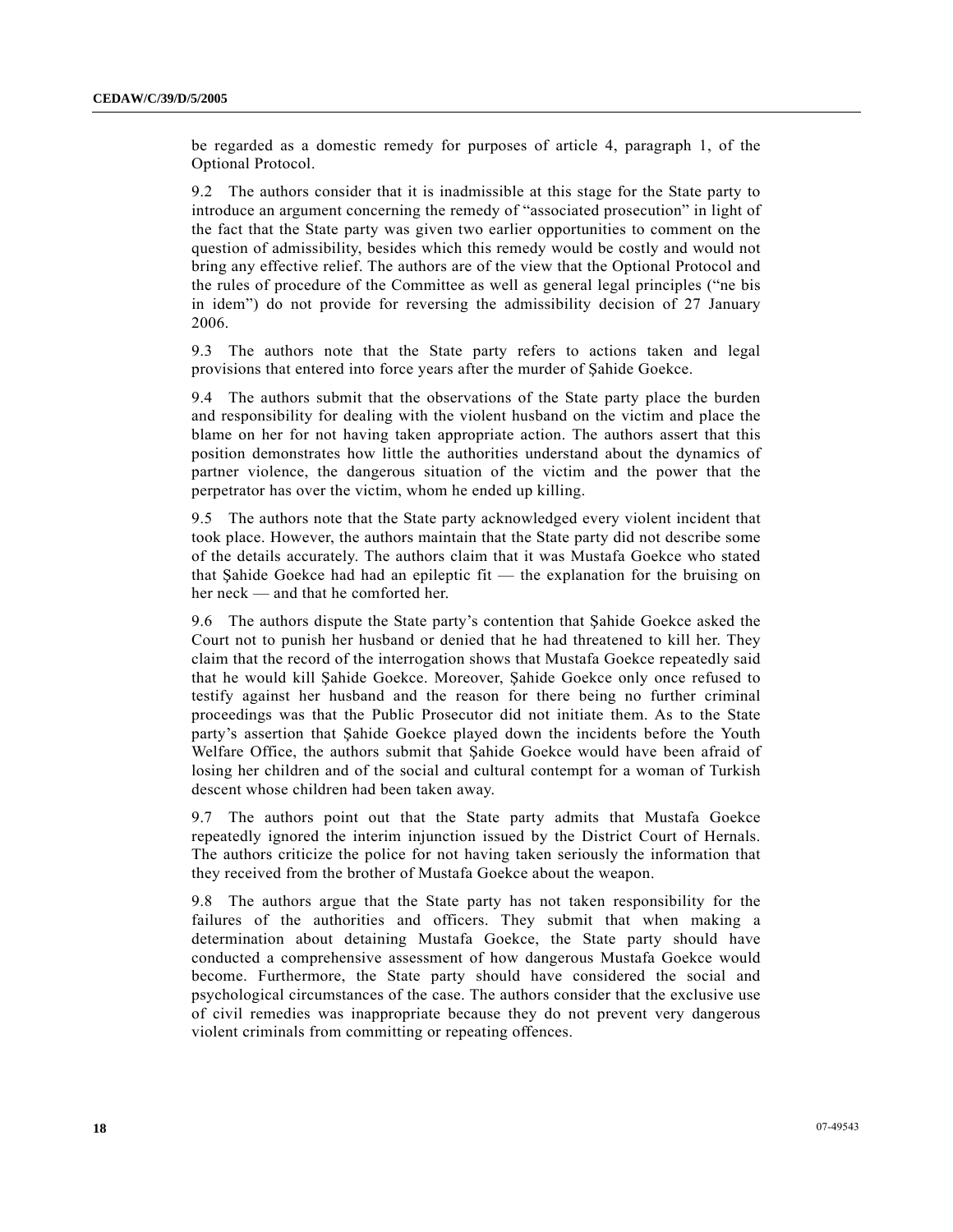9.9 The authors draw attention to flaws in the system of protection. One such flaw is that the police and public prosecutors are unable to communicate with each other rapidly enough. Another such flaw is that police files regarding domestic violence are not made available to the officers who operate the emergency call services. The authors also complain that systematically coordinated and/or institutionalized communication between the Public Prosecutor's Office and the Family Court does not exist. They also maintain that government funding remains inadequate to provide extensive care for all victims of domestic violence.

9.10 The authors refer to an exchange of information between representatives of the police and a representative of the Intervention Centre shortly after Şahide Goekce was killed, during which the Chief of Police admitted to deficits in the emergency call service. The authors state that in the instant case, Şahide Goekce called this service a few hours before she was killed, yet no patrol car was sent to the scene. While the Chief of Police requested representatives of the Intervention Centre to instruct victims about the information that they should provide to the police, the authors argue that it would not be reasonable to expect victims of violence to provide in an emergency all information that may be relevant considering their mental state. Furthermore, regarding the instant case, German was not Şahide Goekce's mother tongue. The authors maintain that the authorities should gather data about dangerous violent offenders in a systematic manner that can be retrieved anywhere in an emergency.

9.11 The authors submit that it is incorrect to claim that Şahide Goekce did not avail herself of the available avenues of redress. In 2002, the year she was killed, Şahide Goekce repeatedly tried to obtain help from the police — but she and her family were not taken seriously; often their complaints were not recorded. Further, the authors argue that several physical attacks by Mustafa Goekce were known to the police but not adequately documented such that the information could be retrieved for use in assessing how dangerous he might become. The authors maintain that the potential for violence on the part of a spouse who does not accept being separated from the other spouse/family is extremely high. In the specific case of Şahide Goekce, her spouse was unreasonably jealous and unwilling to accept a separation, which constituted a high risk that was not taken into account.

#### **The State party's supplementary observations**

10.1 By its submission of 19 January 2007, the State party provides detailed information about the so-called "associated prosecution", whereby a private party takes over the prosecution of the defendant. The State party submits that the requirements are more stringent than those that apply to the Public Prosecutor in order to prevent chicanery. Under this procedure, a person whose rights have allegedly been violated through the commission of a crime becomes a private party to the proceedings.

10.2 The State party indicates that Şahide Goekce was informed of her right to "associated prosecution" on 14 December 1999, 20 September 2000 and 6 December 2002.

10.3 The State party also submits that Şahide Goekce would have been entitled to bring a complaint under section 37 of the Public Prosecutor's Act (Staatsanwaltschaftsgesetz) to either the head of the Public Prosecutor's Office in Vienna, the Senior Public Prosecutor's Office or the Federal Ministry of Justice, had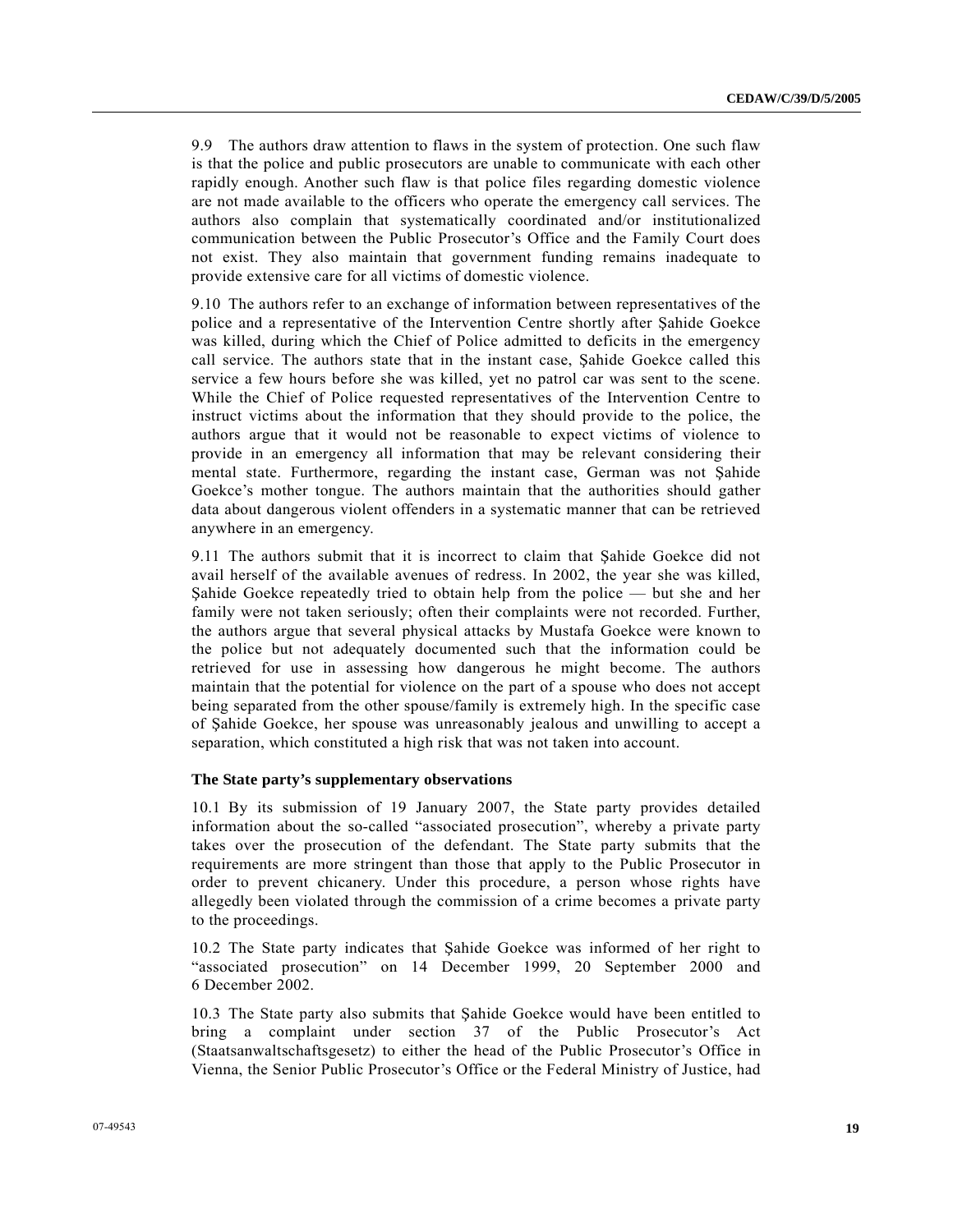she considered the official actions of the responsible Public Prosecutor to have been unlawful. There are no formal requirements and complaints may be filed in writing, by e-mail or by fax or telephone.

10.4 The State party indicates that an interim injunction for protection against domestic violence may be sought by persons who live or have lived with a perpetrator in a family relationship or a family-like relationship under section 382b of the Act on the Enforcement of Judgments, when there have been physical attacks, threats of physical attacks or any conduct that severely affects the mental health of the victim and when the home fulfils the urgent accommodation needs of the applicant. The perpetrator may be ordered to leave the home and the immediate surroundings and prohibited from returning. If further encounters become unacceptable, the perpetrator may be banned from specifically defined places and given orders to avoid encounters as well as contact with the applicant so long as this does not infringe upon important interests of the perpetrator. In cases where an interim injunction has been issued, the public security authorities may determine that an expulsion order (Wegweisung) is also necessary as a preventive measure.

10.5 The State party states that interim injunctions can be issued during divorce proceedings, marriage annulment and nullification proceedings, during proceedings to determine the division of matrimonial property or the right to use the home. In such cases, the interim injunction is valid for the duration of the proceedings. If no such proceedings are pending, an interim injunction may be issued for a maximum of three months. An expulsion and prohibition to return order expires after 10 days but is extended for another 10 days if a request for an interim injunction is filed.

#### **Review of admissibility**

11.1 In accordance with rule 71, paragraph 2, of its rules of procedure, the Committee has re-examined the communication in light of all the information made available to it by the parties, as provided for in article 7, paragraph 1, of the Optional Protocol.

11.2 As to the State party's request to review admissibility on the grounds that Şahide Goekce's heirs did not avail themselves of the procedure under article 140, paragraph 1, of the Federal Constitution, the Committee notes that the State party has not introduced new arguments that would alter the Committee's view that, in light of its abstract nature, this domestic remedy would not be likely to bring effective relief.

11.3 As to the State party's argument that Şahide Goekce, as a private individual, would have been free to bring an action, known as "associated prosecution" against her husband after the Public Prosecutor decided to drop the charges against him, the Committee does not regard this remedy as having been de facto available to the author, considering that the requirements for a private individual to take over the prosecution of the defendant are more stringent than those for the Public Prosecutor, that German was not Şahide Goekce's mother tongue and, most importantly, that she was in a situation of protracted domestic violence and threats of violence. Moreover, the fact that the State party introduced the notion of "associated prosecution" late in the proceedings indicates that this remedy is rather obscure. Accordingly, the Committee does not find the remedy of "associated prosecution" to be a remedy that Şahide Goekce would have been obliged to exhaust under article 4, paragraph 1, of the Optional Protocol.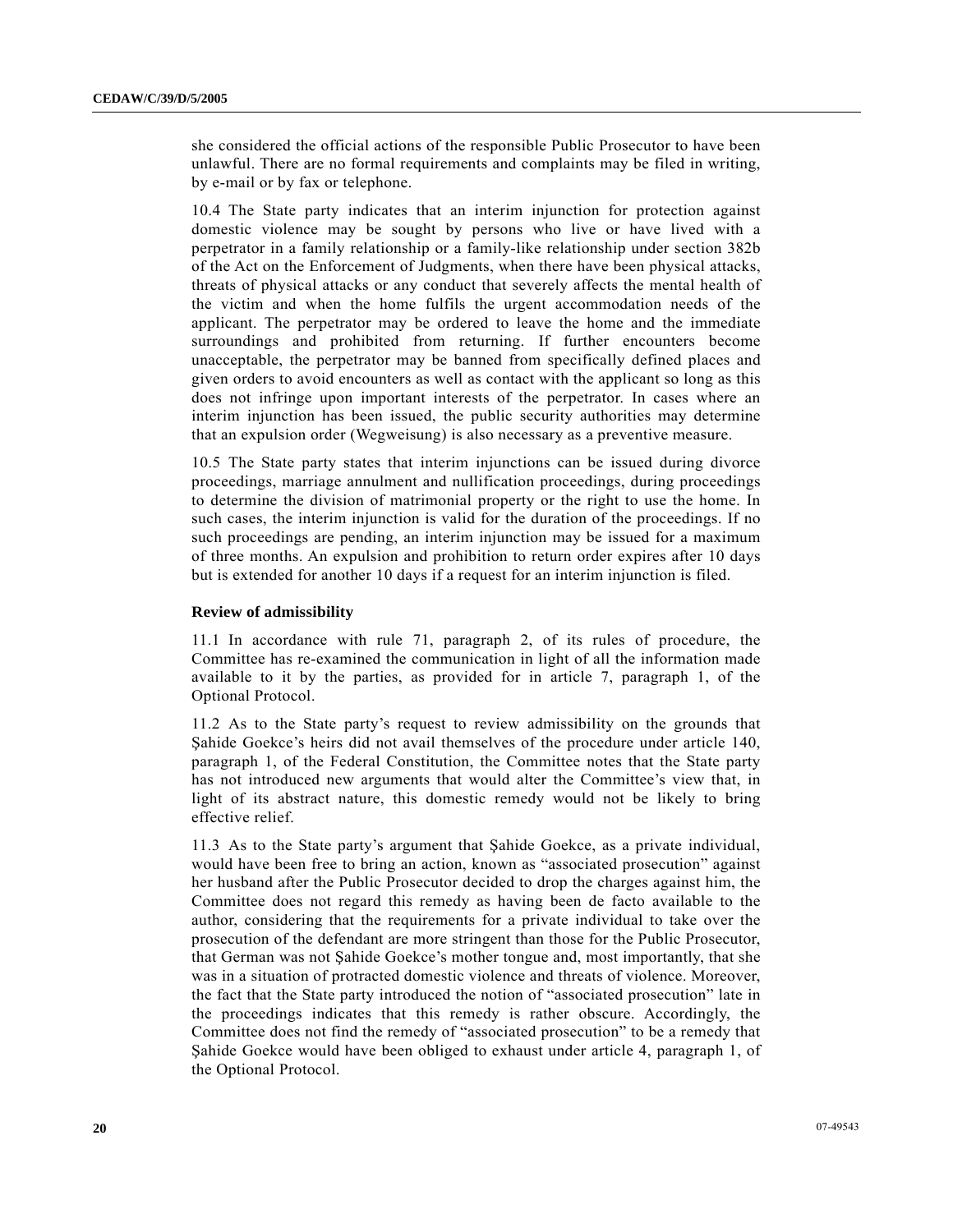11.4 As to the State party's contention that Şahide Goekce would have been entitled to bring a complaint under section 37 of the Public Prosecutor's Act, the Committee considers that this remedy — designed to determine the lawfulness of official actions of the responsible Public Prosecutor — cannot be regarded as a remedy which is likely to bring effective relief to a woman whose life is under a dangerous threat, and should thus not bar the admissibility of the communication.

11.5 The Committee will proceed to consideration of the merits of the communication.

#### **Consideration of the merits**

12.1.1 As to the alleged violation of the State party's obligation to eliminate violence against women in all its forms in relation to Şahide Goekce in articles 2 (a) and (c) through (f), and article 3 of the Convention, the Committee recalls its general recommendation 19 on violence against women. This general recommendation addresses the question of whether States parties can be held accountable for the conduct of non-State actors in stating that "… discrimination under the Convention is not restricted to action by or on behalf of Governments ..." and that "[U]nder general international law and specific human rights covenants, States may also be responsible for private acts if they fail to act with due diligence to prevent violations of rights or to investigate and punish acts of violence, and for providing compensation".

12.1.2 The Committee notes that the State party has established a comprehensive model to address domestic violence that includes legislation, criminal and civil-law remedies, awareness-raising, education and training, shelters, counselling for victims of violence and work with perpetrators. However, in order for the individual woman victim of domestic violence to enjoy the practical realization of the principle of equality of men and women and of her human rights and fundamental freedoms, the political will that is expressed in the aforementioned comprehensive system of Austria must be supported by State actors, who adhere to the State party's due diligence obligations.

12.1.3 In the instant case, the Committee notes that during the three-year period starting with the violent episode that was reported to the police on 3 December 1999 and ending with the shooting of Şahide Goekce on 7 December 2002, the frequency of calls to the police about disturbances and disputes and/or battering increased; the police issued prohibition to return orders on three separate occasions and twice requested the Public Prosecutor to order that Mustafa Goekce be detained; and a three-month interim injunction was in effect at the time of her death that prohibited Mustafa Goekce from returning to the family apartment and its immediate environs and from contacting Şahide Goekce or the children. The Committee notes that Mustafa Goekce shot Şahide Goekce dead with a handgun that he had purchased three weeks earlier, despite a valid weapons prohibition against him as well as the uncontested contention by the authors that the police had received information about the weapon from the brother of Mustafa Goekce. In addition, the Committee notes the unchallenged fact that Şahide Goekce called the emergency call service a few hours before she was killed, yet no patrol car was sent to the scene of the crime.

12.1.4 The Committee considers that given this combination of factors, the police knew or should have known that Şahide Goekce was in serious danger; they should have treated the last call from her as an emergency, in particular because Mustafa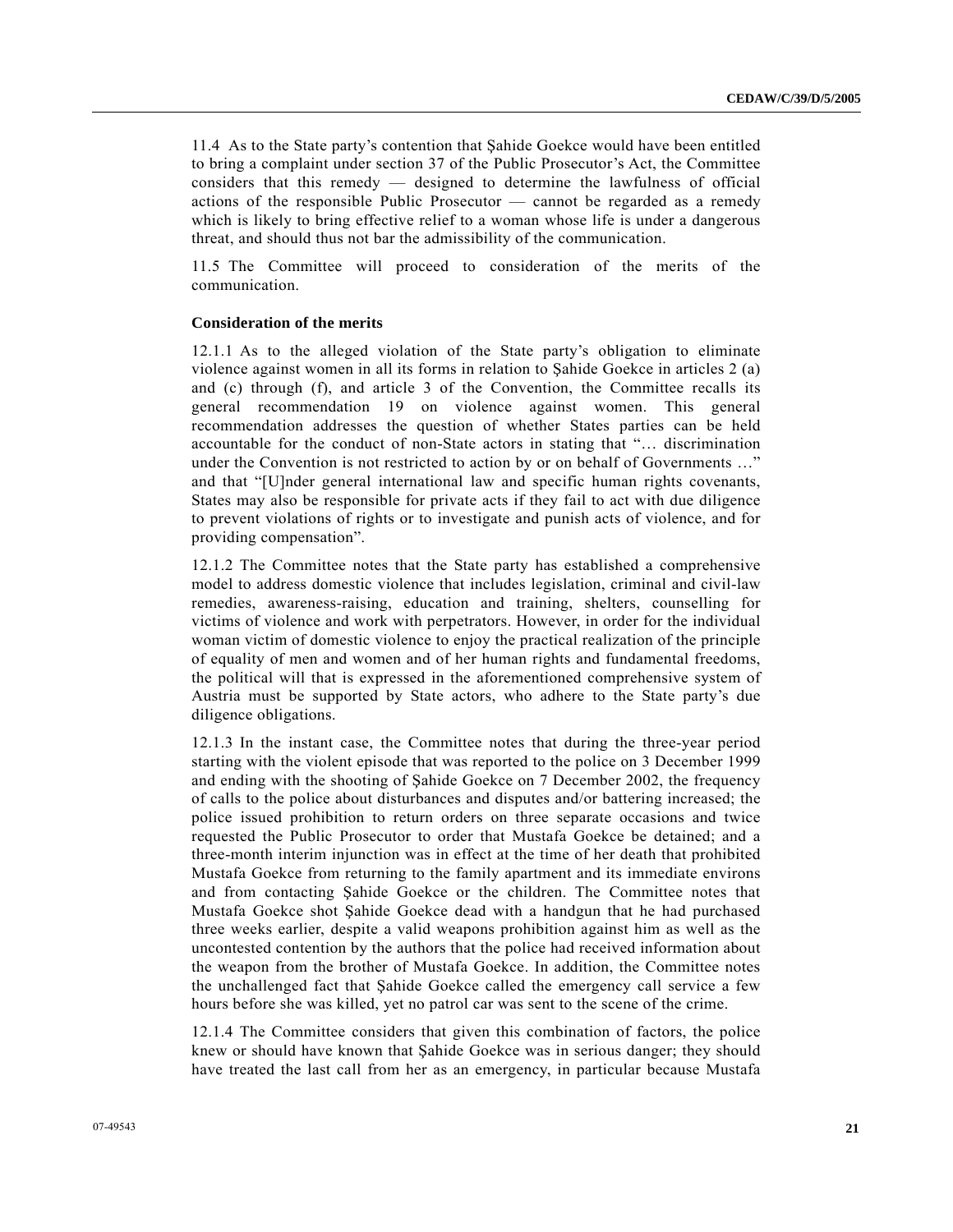Goekce had shown that he had the potential to be a very dangerous and violent criminal. The Committee considers that in light of the long record of earlier disturbances and battering, by not responding to the call immediately, the police are accountable for failing to exercise due diligence to protect Şahide Goekce.

12.1.5 Although, the State party rightly maintains that, it is necessary in each case to determine whether detention would amount to a disproportionate interference in the basic rights and fundamental freedoms of a perpetrator of domestic violence, such as the right to freedom of movement and to a fair trial, the Committee is of the view, as expressed in its views on another communication on domestic violence, that the perpetrator's rights cannot supersede women's human rights to life and to physical and mental integrity.[4](#page-21-0) In the present case, the Committee considers that the behaviour (threats, intimidation and battering) of Mustafa Goekce crossed a high threshold of violence of which the Public Prosecutor was aware and as such the Public Prosecutor should not have denied the requests of the police to arrest Mustafa Goekce and detain him in connection with the incidents of August 2000 and October 2002.

12.1.6 While noting that Mustafa Goekce was prosecuted to the full extent of the law for killing Şahide Goekce, the Committee still concludes that the State party violated its obligations under article 2 (a) and (c) through (f), and article 3 of the Convention read in conjunction with article 1 of the Convention and general recommendation 19 of the Committee and the corresponding rights of the deceased Şahide Goekce to life and physical and mental integrity.

12.2 The Committee notes that the authors also made claims that articles 1 and 5 of the Convention were violated by the State party. The Committee has stated in its general recommendation 19 that the definition of discrimination in article 1 of the Convention includes gender-based violence. It has also recognized that there are linkages between traditional attitudes by which women are regarded as subordinate to men and domestic violence. At the same time, the Committee is of the view that the submissions of the authors of the communication and the State party do not warrant further findings.

12.3 Acting under article 7, paragraph 3, of the Optional Protocol to the Convention on the Elimination of All Forms of Discrimination against Women, the Committee on the Elimination of Discrimination against Women is of the view that the facts before it reveal a violation of the rights of the deceased Şahide Goekce to life and physical and mental integrity under article 2 (a) and (c) through (f), and article 3 of the Convention read in conjunction with article 1 of the Convention and general recommendation 19 of the Committee and makes the following recommendations to the State party:

 (a) Strengthen implementation and monitoring of the Federal Act for the Protection against Violence within the Family and related criminal law, by acting with due diligence to prevent and respond to such violence against women and adequately providing for sanctions for the failure to do so;

 (b) Vigilantly and in a speedy manner prosecute perpetrators of domestic violence in order to convey to offenders and the public that society condemns domestic violence as well as ensure that criminal and civil remedies are utilized in

<span id="page-21-0"></span>**\_\_\_\_\_\_\_\_\_\_\_\_\_\_\_\_\_\_** 

<sup>4</sup> See paragraph 9.3 of the Committee's views on communication No. 2/2003, A.T. v. Hungary.